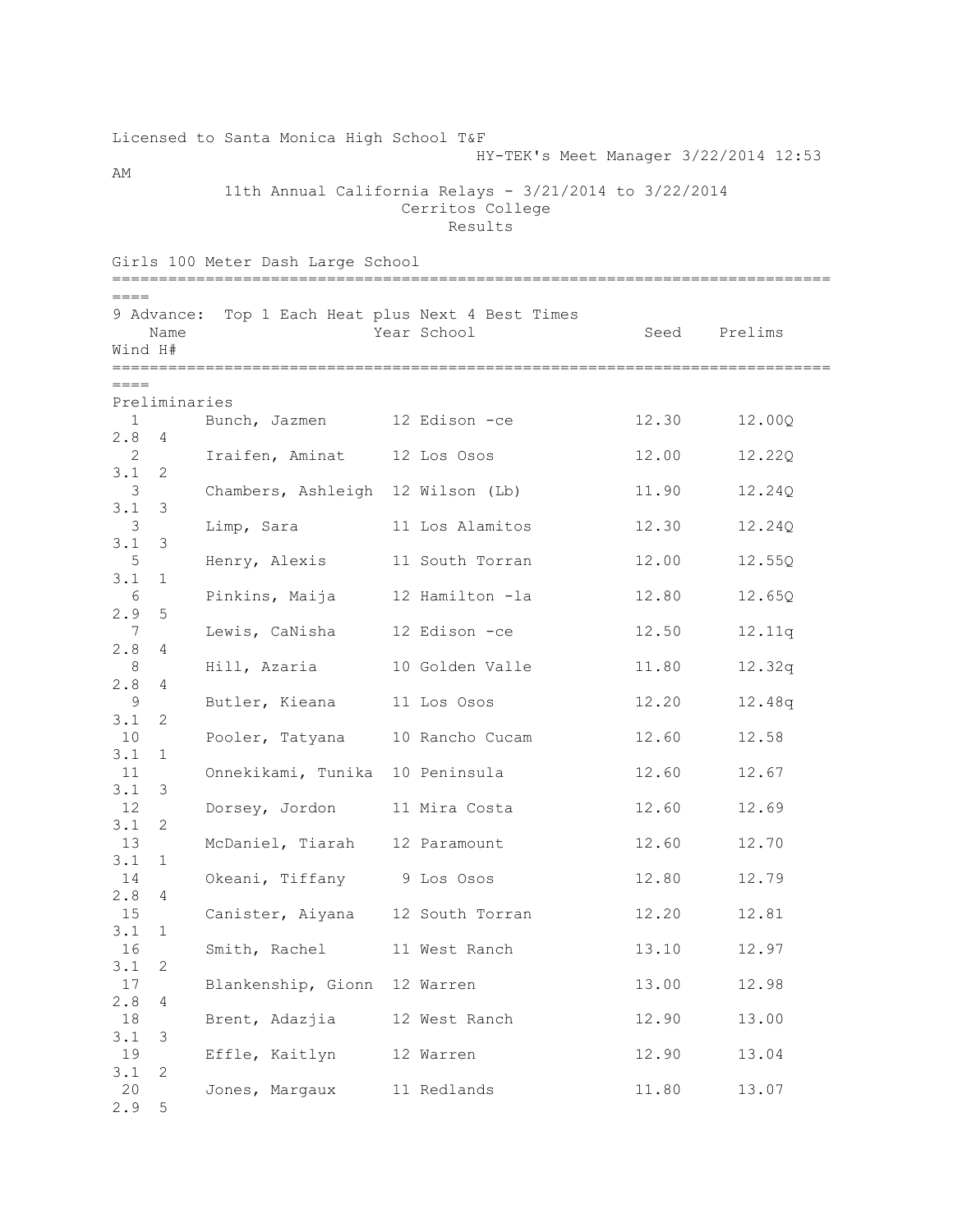| 21                 |                  | Allen, Nia                        | 11 Warren       | 12.80 | 13.16  |
|--------------------|------------------|-----------------------------------|-----------------|-------|--------|
| 2.9<br>22          | 5                | Blackmon, Jacquari 12 Carson      |                 | 12.99 | 13.24  |
| 2.9<br>23          | 5                | Baker, Kristy 9 Edison -ce        |                 | 13.30 | 13.25  |
| 3.1<br>24          | 3                | Nnoli, Ngozi 11 Cerritos          |                 | 13.30 | 13.31  |
| 3.1<br>25          | 2                | Simmons, Maika 10 Great Oak       |                 | 12.90 | 13.35  |
| 3.1<br>26          | 3                | Flores, Fabiola 11 Katella        |                 | 12.90 | 13.37  |
| 3.1<br>27          | 1                | Vega, Natasha                     | 12 Mira Costa   | 12.70 | 13.38  |
| 3.1<br>28          | 2                | Dollinger, Maddy 11 Peninsula     |                 | 13.60 | 13.47  |
| 3.1<br>28          | 2                | Dolcee, Camille 9 Armijo          |                 | 13.20 | 13.47  |
| 3.1<br>30          | 1                | Rankins, Samiyah 11 Golden Valle  |                 | 13.00 | 13.50  |
| 3.1<br>31          | 3                | Wilson, Alexis 12 Carson          |                 | 13.30 | 13.53  |
| 2.8<br>32          | 4                | Holmes, Tiffany 11 Hamilton -la   |                 | 12.90 | 13.59  |
| 2.8<br>33          | 4                | Daniels, Aja 10 Culver City       |                 | 13.60 | 13.67  |
| 3.1<br>34          | 1                | Obed, Somi                        | 9 South Torran  | 13.50 | 13.94  |
| 3.1<br>35          | 3                | schutte, janelle 11 Santa Fe      |                 | 13.41 | 14.30  |
| 2.9<br>$--$<br>2.9 | 5<br>$\mathsf S$ | Dantes, Lovenie 9 Armijo          |                 |       | SCR    |
| $--$<br>3.1        | $\mathbf{1}$     | Lee, Tiffany 12 Redlands          |                 | 13.20 | DNS    |
| $--$<br>2.9        | $\mathsf S$      | Markley, Kimi 12 Mira Costa       |                 | 12.40 | DNS    |
| 3.1                | 2                | Owens, Lojonnay 10 Rancho Cucam   |                 | 12.90 | DNS    |
| 2.9                | 5                | Gumbs, Kristina 11 Carson         |                 | 12.99 | DNS    |
| $ -$<br>3.1        | 1                | Norris, Emica                     | 12 Great Oak    | 12.90 | DNS    |
| 2.9                | 5                | Robinson, Alecia 11 Wilson (Lb)   |                 | 12.40 | DNS    |
| 3.1                | 3                | Mouton, Kelsey                    | 12 Los Altos -S | 12.70 | DNS    |
| 2.8                | 4                | Britten, Leera                    | 10 Rancho Cucam | 12.80 | DNS    |
| 2.8                | 4                | Foster, Devinn 11 Culver City     |                 | 14.08 | DNS    |
|                    |                  | Girls 3200 Meter Run Large School |                 |       |        |
|                    |                  |                                   |                 |       | ====== |
|                    | Name             |                                   | Year School     | Seed  | Finals |
| Finals             |                  |                                   |                 |       |        |

1 Coscia, Kimberly 11 South Torran 10:46.70 10:39.21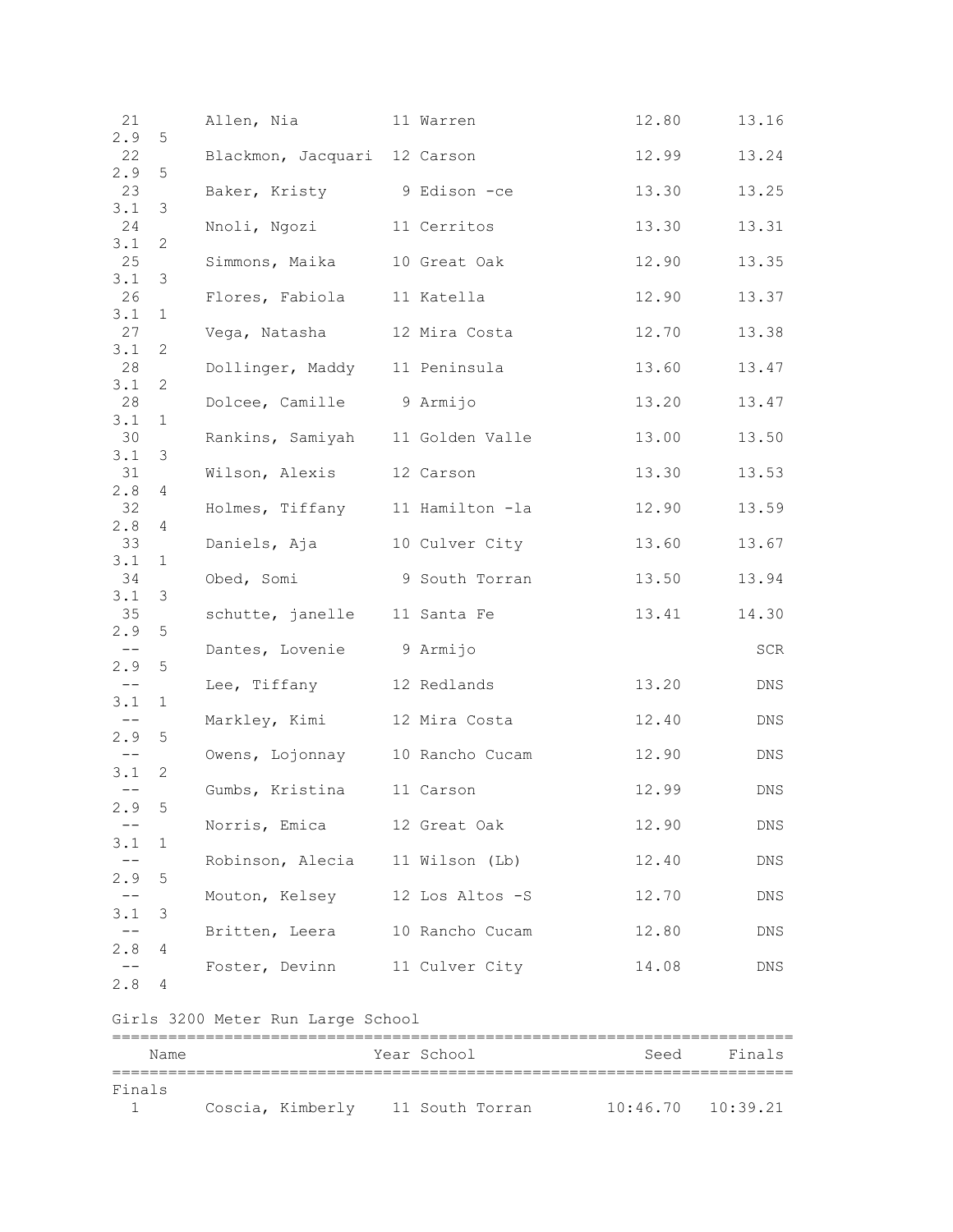| 2<br>3<br>$\overline{4}$<br>5<br>6<br>7<br>8<br>9<br>10<br>11<br>12<br>13<br>14<br>15<br>16<br>17 | Thompson, Kaylee<br>Cavanaugh, Kiana<br>Rios, Melissa<br>Gardea-Molina, Ash<br>Whitman, Lexi<br>Gorostieta, Montse<br>Hernandez, Taylor<br>Takaoka, Deana<br>Nesbit, Christina<br>Newton, Kimmie<br>Overman, Kirah<br>Kaur, Amanpreet<br>Kelly, Lauren<br>Munoz, Kathia<br>Dechant, Mykala | 9 Valencia (V)<br>10 Claremont<br>11 Los Alamitos<br>11 Los Alamitos<br>12 Valencia (V)<br>11 Wilson (Lb)<br>10 West Ranch<br>9 South Torran<br>10 South Torran<br>12 Valencia (V)<br>10 Armijo<br>11 Armijo<br>12 Culver City<br>11 Paramount<br>9 Armijo<br>11 Millikan | 11:30.00<br>12:27.10<br>12:30.00<br>12:30.00<br>12:10.90<br>11:45.00<br>11:58.20<br>12:25.00<br>12:15.00<br>12:44.19<br>12:37.10<br>12:31.50<br>12:52.20<br>12:30.00<br>13:20.00 | 11:02.51<br>11:34.72<br>11:38.65<br>11:40.51<br>11:41.38<br>11:47.21<br>11:54.61<br>12:09.61<br>12:16.80<br>12:21.89<br>12:31.42<br>12:33.59<br>12:52.99<br>12:56.54<br>13:02.69 |  |
|---------------------------------------------------------------------------------------------------|--------------------------------------------------------------------------------------------------------------------------------------------------------------------------------------------------------------------------------------------------------------------------------------------|---------------------------------------------------------------------------------------------------------------------------------------------------------------------------------------------------------------------------------------------------------------------------|----------------------------------------------------------------------------------------------------------------------------------------------------------------------------------|----------------------------------------------------------------------------------------------------------------------------------------------------------------------------------|--|
| 18                                                                                                | rodriquez, nancy<br>hernandez, anahi                                                                                                                                                                                                                                                       | 10 Millikan                                                                                                                                                                                                                                                               | 12:58.00<br>13:01.00                                                                                                                                                             | 13:45.40<br>14:16.06                                                                                                                                                             |  |
| 19                                                                                                | real, reyna                                                                                                                                                                                                                                                                                | 11 Millikan                                                                                                                                                                                                                                                               | 12:59.00                                                                                                                                                                         | 15:12.63                                                                                                                                                                         |  |
| $- -$                                                                                             | Mc Donald, Madelin                                                                                                                                                                                                                                                                         | 12 Rosary                                                                                                                                                                                                                                                                 | 12:10.00                                                                                                                                                                         | SCR                                                                                                                                                                              |  |
|                                                                                                   | Klashman, Courtney                                                                                                                                                                                                                                                                         | 11 Peninsula                                                                                                                                                                                                                                                              | 11:52.00                                                                                                                                                                         | <b>SCR</b>                                                                                                                                                                       |  |
|                                                                                                   | Riedl, Anna                                                                                                                                                                                                                                                                                | 12 Peninsula                                                                                                                                                                                                                                                              | 11:52.00                                                                                                                                                                         | SCR                                                                                                                                                                              |  |
|                                                                                                   | Gonzales, Silvia                                                                                                                                                                                                                                                                           | 12 Warren                                                                                                                                                                                                                                                                 | 11:40.00                                                                                                                                                                         | SCR                                                                                                                                                                              |  |
|                                                                                                   | Santana, Rosie                                                                                                                                                                                                                                                                             | 9 Warren                                                                                                                                                                                                                                                                  | 12:50.00                                                                                                                                                                         | SCR                                                                                                                                                                              |  |
|                                                                                                   | Hernandez, Janeane                                                                                                                                                                                                                                                                         | 10 Warren                                                                                                                                                                                                                                                                 | 11:48.00                                                                                                                                                                         | SCR                                                                                                                                                                              |  |
|                                                                                                   | Maretti, Megan<br>Wong, Kriya                                                                                                                                                                                                                                                              | 10 Rancho Cucam<br>11 Peninsula                                                                                                                                                                                                                                           | 12:00.00<br>12:25.00                                                                                                                                                             | <b>SCR</b><br>SCR                                                                                                                                                                |  |
|                                                                                                   | McLachlan, Reily                                                                                                                                                                                                                                                                           | 10 Claremont                                                                                                                                                                                                                                                              | 12:49.60                                                                                                                                                                         | SCR                                                                                                                                                                              |  |
|                                                                                                   | Werbicki, Allison                                                                                                                                                                                                                                                                          | 12 West Ranch                                                                                                                                                                                                                                                             | 12:13.80                                                                                                                                                                         | SCR                                                                                                                                                                              |  |
|                                                                                                   | Rubalcava, Diana                                                                                                                                                                                                                                                                           | 12 Valley View                                                                                                                                                                                                                                                            | 12:25.00                                                                                                                                                                         | SCR                                                                                                                                                                              |  |
| $ -$                                                                                              | Rainey, Claire                                                                                                                                                                                                                                                                             | 12 Los Alamitos                                                                                                                                                                                                                                                           | 11:45.00                                                                                                                                                                         | SCR                                                                                                                                                                              |  |
| $====$<br>9 Advance:                                                                              | Girls 100 Meter Hurdles Large School                                                                                                                                                                                                                                                       | Top 1 Each Heat plus Next 5 Best Times                                                                                                                                                                                                                                    |                                                                                                                                                                                  |                                                                                                                                                                                  |  |
| Name                                                                                              |                                                                                                                                                                                                                                                                                            | Year School                                                                                                                                                                                                                                                               | Seed                                                                                                                                                                             | Prelims                                                                                                                                                                          |  |
| Wind H#                                                                                           |                                                                                                                                                                                                                                                                                            |                                                                                                                                                                                                                                                                           |                                                                                                                                                                                  |                                                                                                                                                                                  |  |
| $====$<br>Preliminaries                                                                           |                                                                                                                                                                                                                                                                                            |                                                                                                                                                                                                                                                                           |                                                                                                                                                                                  |                                                                                                                                                                                  |  |
| $\mathbf{1}$<br>2.3<br>3                                                                          | McDonald, Elijah 12 Wilson (Lb)                                                                                                                                                                                                                                                            |                                                                                                                                                                                                                                                                           | 14.60                                                                                                                                                                            | 14.73Q                                                                                                                                                                           |  |
| 2                                                                                                 | Gumbs, Kristina                                                                                                                                                                                                                                                                            | 11 Carson                                                                                                                                                                                                                                                                 | 15.40                                                                                                                                                                            | 15.48Q                                                                                                                                                                           |  |
| 3.9<br>2                                                                                          |                                                                                                                                                                                                                                                                                            |                                                                                                                                                                                                                                                                           |                                                                                                                                                                                  |                                                                                                                                                                                  |  |
| 3                                                                                                 | Robinson, Shante 9 Mira Costa                                                                                                                                                                                                                                                              |                                                                                                                                                                                                                                                                           | 15.50                                                                                                                                                                            | 15.88Q                                                                                                                                                                           |  |
| 0.7<br>4                                                                                          |                                                                                                                                                                                                                                                                                            |                                                                                                                                                                                                                                                                           |                                                                                                                                                                                  |                                                                                                                                                                                  |  |
| 4                                                                                                 | Oguejiofor, Adaugo 9 West Ranch                                                                                                                                                                                                                                                            |                                                                                                                                                                                                                                                                           | 15.30                                                                                                                                                                            | 16.26Q                                                                                                                                                                           |  |
| 3.5<br>$\perp$                                                                                    |                                                                                                                                                                                                                                                                                            |                                                                                                                                                                                                                                                                           |                                                                                                                                                                                  |                                                                                                                                                                                  |  |
| $5\phantom{.0}$                                                                                   | Gray, Mylia                                                                                                                                                                                                                                                                                | 11 Carson                                                                                                                                                                                                                                                                 | 15.45                                                                                                                                                                            | 15.86q                                                                                                                                                                           |  |
| 2.3<br>3                                                                                          |                                                                                                                                                                                                                                                                                            |                                                                                                                                                                                                                                                                           |                                                                                                                                                                                  |                                                                                                                                                                                  |  |
| 6<br>2.3<br>3                                                                                     | Loiola, Juliana                                                                                                                                                                                                                                                                            | 12 Mira Costa                                                                                                                                                                                                                                                             | 15.70                                                                                                                                                                            | 16.05q                                                                                                                                                                           |  |
| 7                                                                                                 | Carter, Kyndahl 12 Culver City                                                                                                                                                                                                                                                             |                                                                                                                                                                                                                                                                           | 16.00                                                                                                                                                                            | 16.22q                                                                                                                                                                           |  |
| 3.9<br>2                                                                                          |                                                                                                                                                                                                                                                                                            |                                                                                                                                                                                                                                                                           |                                                                                                                                                                                  |                                                                                                                                                                                  |  |
| 8                                                                                                 | Miller, Savannah 12 Redlands                                                                                                                                                                                                                                                               |                                                                                                                                                                                                                                                                           | 15.20                                                                                                                                                                            | 16.33q                                                                                                                                                                           |  |
| 3.9<br>2                                                                                          |                                                                                                                                                                                                                                                                                            |                                                                                                                                                                                                                                                                           |                                                                                                                                                                                  |                                                                                                                                                                                  |  |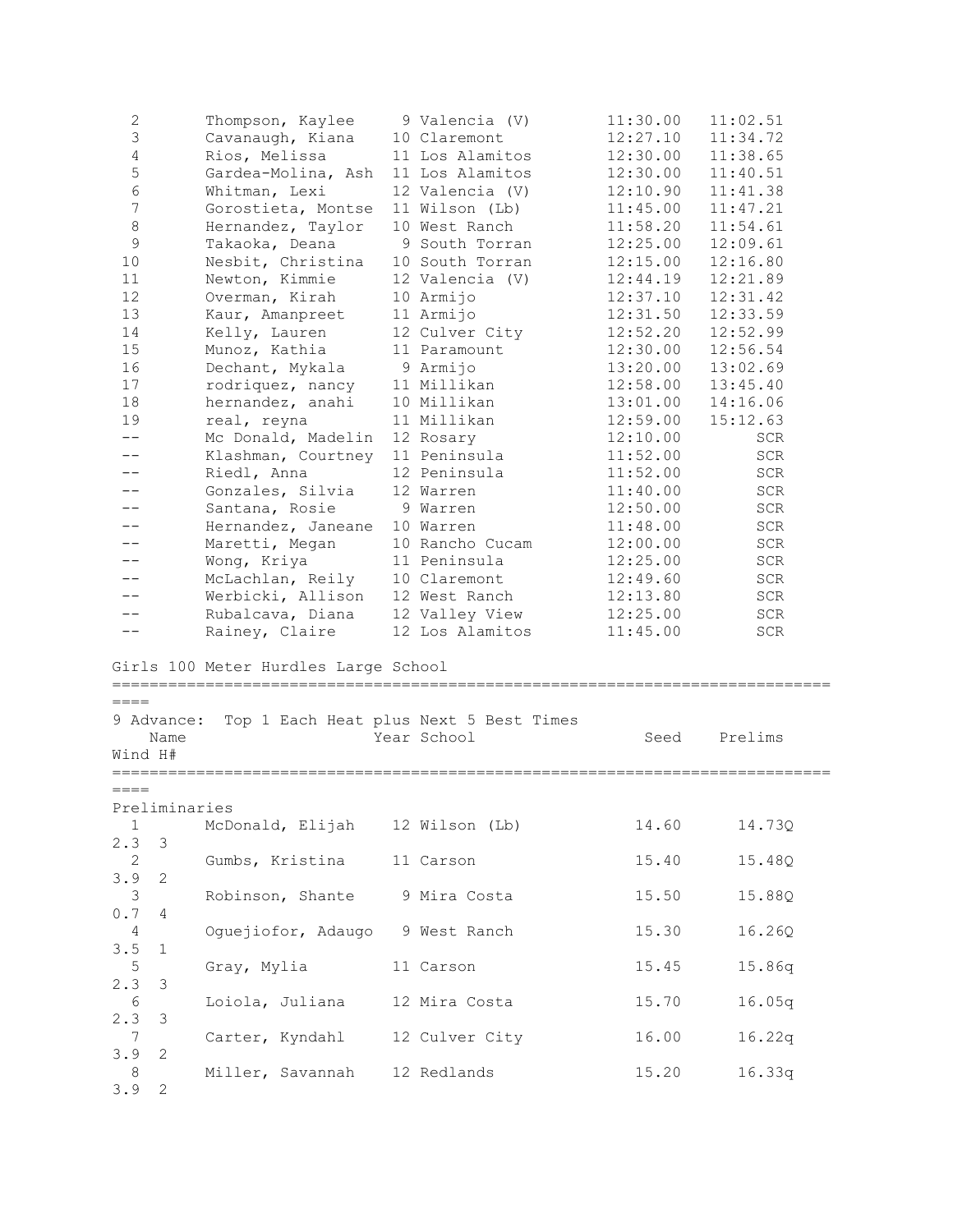| 9             |              | Dear, Mary                         | 11 South Torran | 17.00 | 16.35q |
|---------------|--------------|------------------------------------|-----------------|-------|--------|
| 3.5<br>10     | $\mathbf{1}$ | pelle, sherrice 11 Millikan        |                 | 15.20 | 16.50  |
| 3.5           | 1            |                                    |                 |       |        |
| 11            |              | Clemons, Alexandri 11 Hamilton -la |                 | 16.80 | 16.53  |
| 2.3<br>12     | 3            | Merriweather, Zako 12 Golden Valle |                 | 16.80 | 16.62  |
| 0.7           | 4            | Otani, Minami                      | 10 Peninsula    |       |        |
| 13<br>3.5     | 1            |                                    |                 | 16.40 | 16.90  |
| 14            |              | Watler, Julia 9 West Ranch         |                 | 16.60 | 17.04  |
| 0.7<br>15     | 4            | Lowinger, Piper                    | 10 La Serna     | 17.30 | 17.10  |
| 2.3           | 3            |                                    |                 |       |        |
| 16<br>3.5     | $\mathbf{1}$ | James, Asia                        | 12 Wilson (Lb)  | 16.10 | 17.32  |
| 17            |              | Johnson, Dystiny 10 Great Oak      |                 | 17.70 | 17.56  |
| 3.5           | 1            |                                    |                 |       |        |
| 17<br>$0.7\,$ | 4            | Ridgill, Marley 10 La Serna        |                 | 17.40 | 17.56  |
| 19            |              | Campos, Melissa                    | 12 Warren       | 17.20 | 17.85  |
| 3.9<br>20     | $\mathbf{2}$ | Cuahutle, Mariah                   | 11 West Ranch   | 17.60 | 17.86  |
| 3.9           | 2            |                                    |                 |       |        |
| 21            |              | Oster, Nicole                      | 12 Mira Costa   | 17.10 | 18.29  |
| 3.5<br>22     | 1            | george, saleen                     |                 | 18.10 | 18.52  |
| 3.9           | 2            |                                    | 12 Santa Fe     |       |        |
| 23            |              | Griffith, Kayla 12 Warren          |                 | 17.80 | 18.97  |
| 3.5<br>24     | $\mathbf{1}$ | Clegg, Hadley 9 South Torran       |                 | 18.10 | 19.11  |
| 2.3<br>25     | 3            | Saski, Karin                       | 9 South Torran  | 18.60 | 19.16  |
| 2.3           | 3            |                                    |                 |       |        |
| 26            |              | Hamad, Noor                        | 11 Redlands     | 16.60 | 19.30  |
| 2.3<br>27     | 3            | Boyle, Tyjai                       | 9 Carson        | 17.50 | 19.31  |
| 0.7           | 4            |                                    |                 |       |        |
| 28<br>3.9     | $\mathbf{2}$ | simmons, chyenne 12 Santa Fe       |                 | 18.89 | 19.98  |
| 29            |              | Wiggins, Kristi 10 Great Oak       |                 | 18.60 | 20.86  |
| 0.7           | 4            |                                    |                 |       |        |
| 2.3           | 3            | Williams, Hallesha 12 Warren       |                 | 17.50 | DNS    |
|               |              | 1 Schultz, Lauren                  | Unattached      | 15.60 | DNS    |
| 0.7           | 4            | Futami, Lauren 12 Peninsula        |                 | 18.30 | DNS    |
| 0.7           | 4            |                                    |                 |       |        |
|               |              | McVickar, Tammy 11 Peninsula       |                 | 16.90 | DNS    |
| 3.9           | 2            |                                    |                 |       |        |
| 3.5           | $\mathbf{1}$ | Loera, Jourdan 11 Great Oak        |                 | 18.90 | DNS    |
|               |              | Zindroski, Caitlyn 12 Golden Valle |                 | 16.50 | DNS    |
| 3.9           | 2            |                                    |                 |       |        |
| 0.7           | 4            | Webster, Juanita 11 Redlands       |                 | 14.50 | DNS    |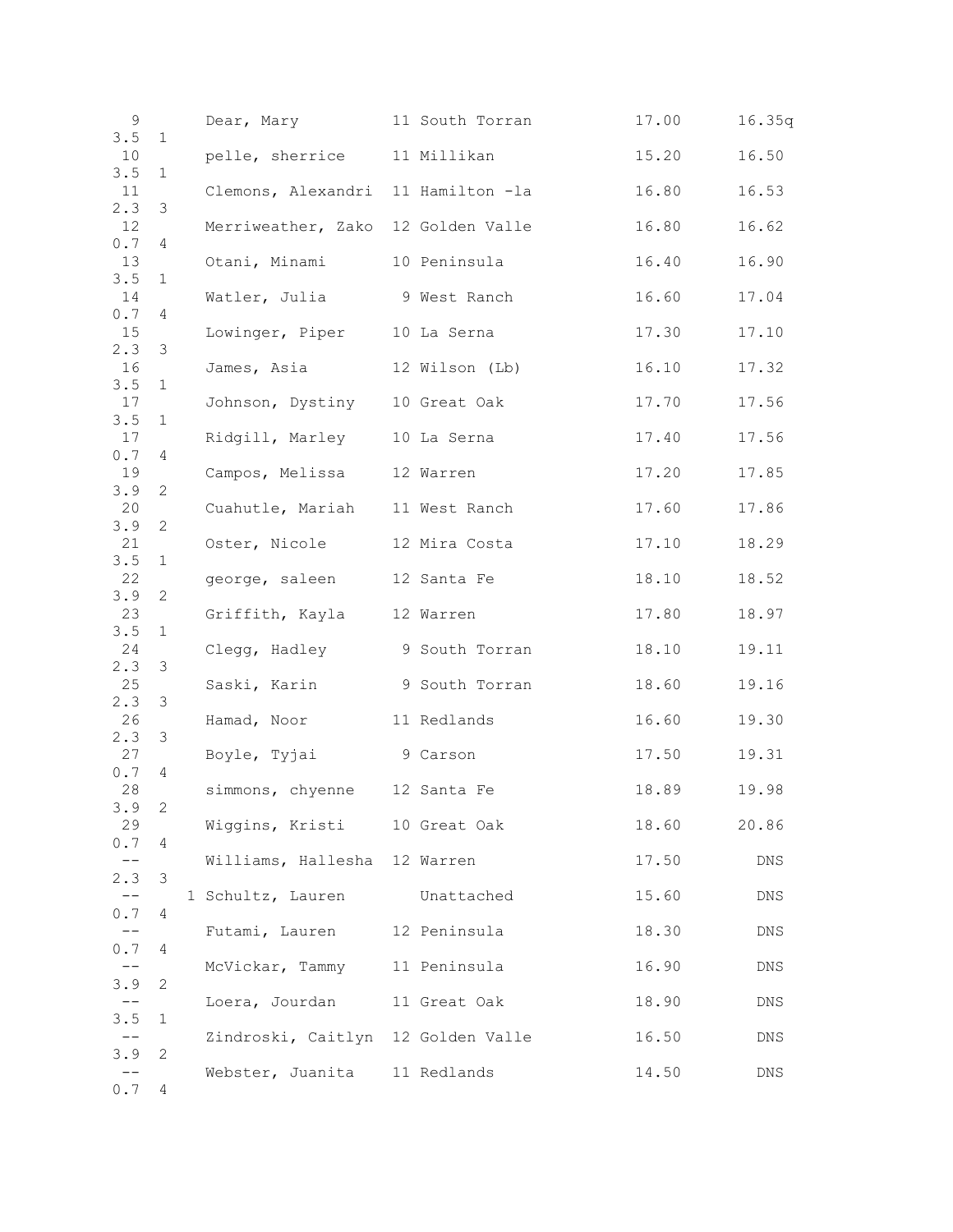Girls 4x200 Meter Relay Large School

|        | Top 2 Each Heat plus Next 5 Best Times<br>9 Advance: |                                             |              |
|--------|------------------------------------------------------|---------------------------------------------|--------------|
|        | School                                               | Seed<br>Prelims<br>======================== | H#           |
|        | 1 Edison -ce                                         | 1:42.30<br>1:40.630 2                       |              |
|        | 1) Bunch, Jazmen 12                                  | 2) Crozier, Melese 12                       |              |
|        | 3) Lewis, CaNisha 12                                 | 4) Morgan, Sambria 9                        |              |
|        | 2 Los Osos                                           | 1:41.30<br>$1:44.06Q$ 1                     |              |
|        | 1) Iraifen, Aminat 12                                | 2) Butler, Kieana 11                        |              |
|        | 3) Barilla, Catherine 11                             | 4) Carney, Shamara 12                       |              |
|        | 3 Wilson (Lb) -ss                                    | 1:39.00<br>1:42.26Q                         | 2            |
|        | 1) Chambers, Ashleigh 12                             | 2) Hawes, Rabia 12                          |              |
|        | 3) Ballweber, Katleen 12                             | 4) McDonald, Elijah 12                      |              |
|        | 4 Los Alamitos                                       | 1:42.00<br>1:44.18Q                         | 1            |
|        | 1) Willingham, Ashley 10                             | 2) Taylor, Brianna 11                       |              |
|        | 3) Pisani, Sarah 11                                  | 4) Limp, Kenna 11                           |              |
|        | 5 Rancho Cucamonga                                   | 1:43.90<br>$1:48.66q$ 1                     |              |
|        | 1) Harris, Jaylin 9                                  | 2) Britten, Leera 10                        |              |
|        | 3) Owens, Lojonnay 10                                | 4) Pooler, Tatyana 10                       |              |
|        | 6 Armijo                                             | 1:52.00<br>$1:48.92q$ 2                     |              |
|        | 1) Amatoru, Soso 10                                  | 2) Dolcee, Camille 9                        |              |
|        | 3) Quist-Richards, Kolbi 11                          | 4) Holt, Tyra 12                            |              |
|        | 7 Paramount                                          | 1:49.63q<br>2:04.50                         | $\mathbf{1}$ |
|        | 1) Church, Markya 10                                 | 2) Martin, Passionae 12                     |              |
|        | 3) Chandler, Deajanae 11                             | 4) McDaniel, Tiarah 12                      |              |
|        | 8 Claremont                                          | 1:53.00<br>$1:49.64q$ 2                     |              |
|        | 1) Duquette, Brittney 11                             | 2) Tyus, Michaela 10                        |              |
|        | 3) Spivack, Emily 11                                 | 4) Graham, Becky 12                         |              |
|        | 9 Warren                                             | 1:45.30<br>1:49.85q                         | 2            |
|        | 1) Amobi, Nwamaka 11                                 | 2) Reyes, Dayzee 11                         |              |
|        | 3) Tellez, Jessika 11                                | 4) Blankenship, Gionna 12                   |              |
|        | 10 South Torrance                                    | 1:45.50<br>1:51.44                          | 2            |
|        | 1) Henry, Alexis 11                                  | 2) Dear, Mary 11                            |              |
|        | 3) Jones, Darrian 9                                  | 4) Ghazizadeh, Mina 9<br>1:50.00            |              |
|        | 11 West Ranch                                        | 1:52.56                                     | $\mathbf{1}$ |
|        | 1) Thornton, Morgan 11                               | 2) Oguejiofor, Adaugo 9                     |              |
|        | 3) Smith, Rachel 11                                  | 4) Brent, Adazjia 12                        |              |
|        | 12 Carson                                            | 1:44.00<br>1:53.75                          | $\mathbf{1}$ |
|        | 1) Toliver, Orannajae 11                             | 2) Blackmon, Jacquari 12                    |              |
|        | 3) Wilson, Alexis 12<br>13 Cerritos                  | 4) O\'Neil, Taylor 12<br>1:54.20            |              |
|        | 1) Nnoli, Ngozi 11                                   | 1:55.77<br>2) Lopez, Breanna 11             | $\mathbf{1}$ |
|        | 3) Castillo, Nicole 11                               | 4) Herron, Tiffani 11                       |              |
|        | -- Rancho Verde                                      | SCR                                         | 2            |
|        | -- Great Oak                                         | 1:42.40<br>SCR                              | 2            |
|        | 1) Norris, Emica 12                                  | 2) Stevenson, Ciynamon 10                   |              |
|        | 3) Marshall, Mya 9                                   | 4) Zavala, Emily 12                         |              |
|        | -- Millikan                                          | 1:51.00<br>SCR                              | 1            |
|        | 1) garcia, emily 12                                  | 2) pelle, sherrice 11                       |              |
|        | 3) smith, nicole 11                                  | 4) williams, melanee 11                     |              |
|        | Girls 1600 Sprint Medley Large School                |                                             |              |
|        |                                                      |                                             |              |
| $===$  |                                                      |                                             |              |
|        | School                                               | Seed<br>Finals                              |              |
| Points |                                                      |                                             |              |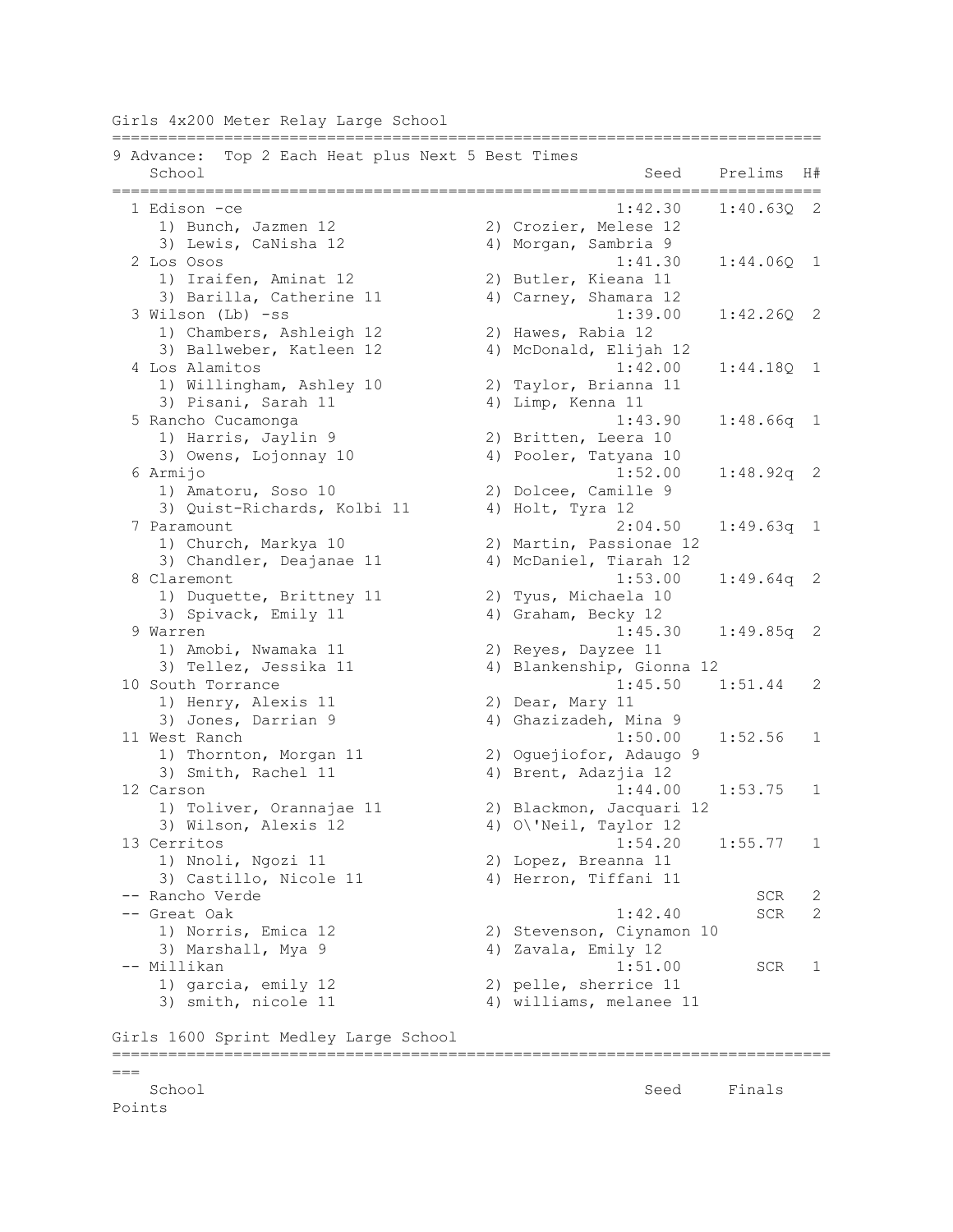```
=============================================================================
=Finals
  1 Wilson (Lb) -ss 4:17.00 4:19.96 
   1) James, Asia 12 2) Hawes, Rabia 12 
   3) Pearson, Timera 11 4) Bennett, Emani 11
  2 Culver City 4:40.00 4:23.26 
   1) Daniels, Aja 10 2) Augustus, Destinee 10<br>3) Wacker, Amber 11 4) Sims-Bleser, Sage 12
                          4) Sims-Bleser, Sage 12
  3 Armijo 4:27.00 4:26.94 
    1) Amatoru, Soso 10 2) Holt, Tyra 12 
    3) Quist-Richards, Kolbi 11 4) Nathan-Funk, Gabriella 12 
  4 Carson 4:17.00 4:29.22 
1) Wolfe, Autumn 9 2) Gray, Mylia 11
 3) Lanier, Kemani 12 4) Devlugt, Rajane 12 
 5 Great Oak 4:18.00 4:39.96 
 1) Zavala, Emily 12 2) Hayes, Madison 11 
3) Bryant, Alyssa 11 (4) Martin, Saya 11
  6 Valley View 4:38.00 4:42.47 
    1) Dominguez, Christaline 9 2) Navarro, Lanai 11 
   3) Buenorstro, Jennifer 10 4) Lanares, Laura 10
 7 South Torrance 4:11.80 4:46.83 
 1) Barrow, Rachel 10 2) Canister, Aiyana 12 
3) Burdette, Janine 11 4) Eldridge, Alyssa 11
 8 Warren 4:28.20 5:00.79 
   1) Effle, Kaitlyn 12 2) Tellez, Jessika 11 
   3) Acuna, Cindy 10 4) Agis, Melissa 11
 9 Santa Fe 5:06.70 5:26.52
 1) bonilla, natalie 12 2) aguilar, vanessa 11 
3) vallejo, daniela 11 4) salas, christina 11
-- Garfield 5:20.00 SCR 
1) Landin, Juana 12 2) Atkins, Chloe 10
 3) Lara, Fernanda 10 4) Perez-Leon, Liliana 9 
-- Millikan 4:36.00 SCR<br>1) smith, nicole 11 2) guillory, brianna 12
                         2) guillory, brianna 12
   3) garcia, emily 12 (4) fabian, jessica 10
Girls Distance Medley Large School
=============================================================================
= School Seed Finals 
Points
=============================================================================
= 1 Claremont 13:11.50 12:37.90 
   1) Boos, Annie 9 2) Cantrell, Julia 11 
   3) Arft, Merin 12 4) Duquette, Brittney 11
  2 Redlands 13:11.00 12:41.77 
    1) Jacobs, Karen 9 2) Daniels, Abigail 12 
   3) Crowley, Claire 11 4) Crowley, Allison 11
  3 Downey -ss 13:23.00 12:43.31 
    1) Bautista, Joanna 12 2) Delgado, Elsa 9 
    3) Martinez, Brittney 11 4) Raygoza, Crystal 12 
  4 Wilson (Lb) -ss 12:33.00 13:12.62 
 1) Escobedo, Ingrid 12 2) Pearson, Timera 11 
 3) Nava, Jackie 11 4) Gorostieta, Montse 11 
  5 Santa Fe 11:50.00 13:17.64
```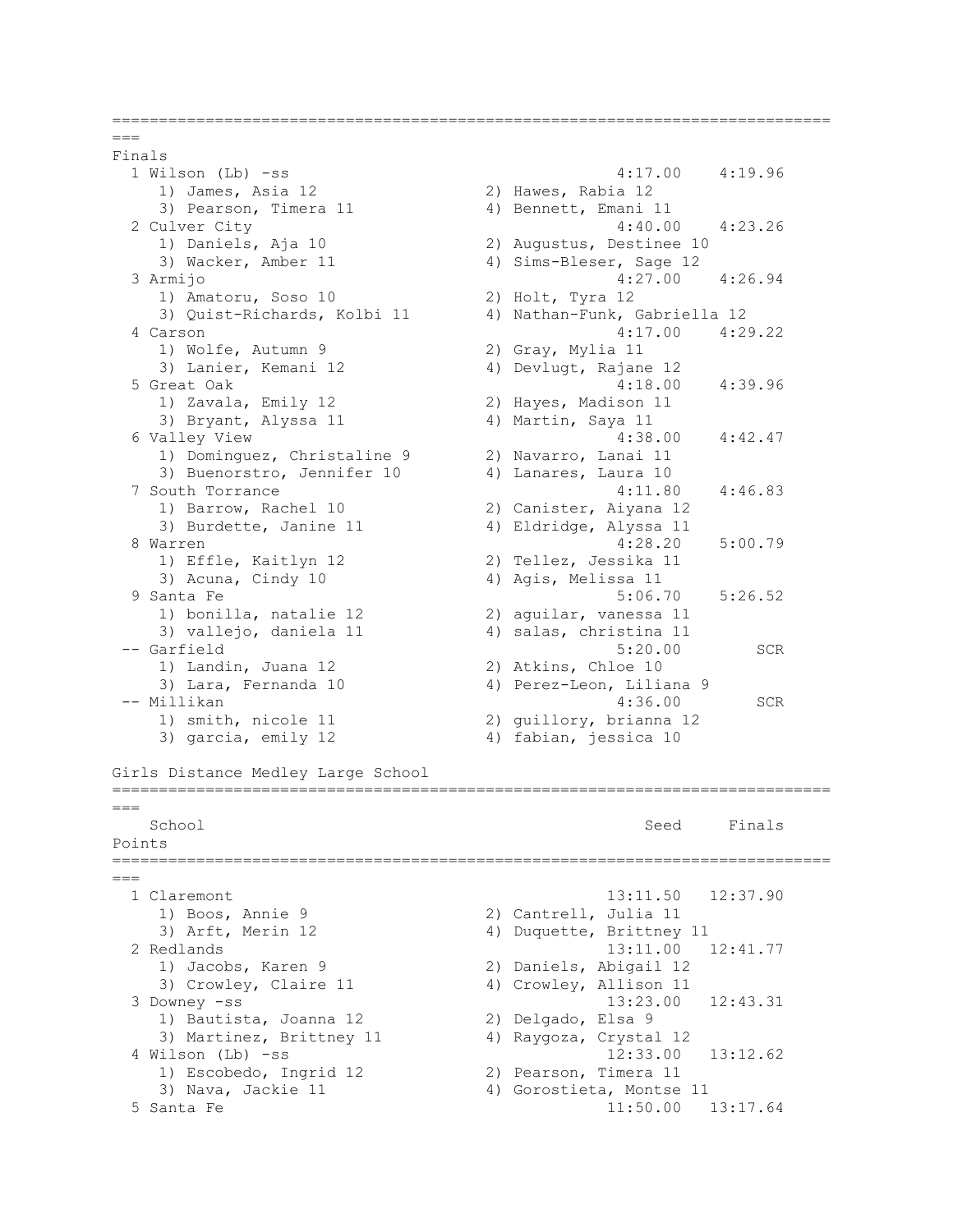1) simmons, chyenne 12 2) fuentes, sabrina 11 3) garcia, danielle 12 4) tobias, julissa 12 6 Valley View 14:20.00 13:26.23 1) Campbell, Christina 11 2) Perez, Angie 10 3) Pereida, Erica 12 (4) Rubalcava, Lorena 10 7 Warren 12:40.00 13:30.06 1) Zarate, Yajaira 12 2) Portor, Victoria 12 3) Gomez, Trinity 9 4) Gonzales, Silvia 12 8 South Torrance 13:20.00 13:35.84 1) Aaron, Sarah 12 2) Clegg, Anabelle 11 3) Sieder, Ally 12 4) Smith, Courtney 12 9 Warren 'B' x13:45.39 10 Katella 13:40.00 13:48.98 1) Ramos, Yareny 11 2) Gonzales, Arisbel 11 3) Orosco, Maria 12 4) Chavez, Llerania 11 11 Millikan 9:55.00 14:35.28 1) dominguez, jocelyn 12 2) gonzalez, andrea 9 3) real, reyna 11 4) haygood, lauren 10 -- Edison -ce 14:38.50 DNS 1) Chaveez, Luisa 9 2) Jones, Korey 12 3) Camarillo, Cierra 9 4) Morgan, Sambria 9 -- Garfield 15:34.40 DNS 1) Munguia, Rebecca 9 2) Garcia, Jocelyn 9 3) Velez, Araceli 9 4) Juarez, Angelica 12 Girls 4x200 Meter Relay Frosh/Soph ============================================================================ 9 Advance: Top 2 Each Heat plus Next 3 Best Times School Seed Prelims H# ============================================================================ Preliminaries 1 Carson 1:44.00 1:46.96Q 2 1) Atkins, Kennedi 9 2) Sowell, Tyra 9 3) McCloud, Devin 9 4) Green, Raven 9 2 Los Osos 1:45.80 1:50.43Q 1 1) Bogan, Deja 10 2) Smith, Nadera 9 3) Iriafen, Abibat 10 (4) Riley, Jasmyn 9 3 Culver City 1:54.70 1:53.82Q 3 1) Lebron, Mara 9 2) Ashley, Randa 9 3) Keys, Aiyana 10 4) Mendez, Veronica 10 4 Wilson (Lb) -ss 1:51.10 1:51.24Q 1 1) Hill, Angelica 10 2) King, Kiera 9 3) King, Tajanique 10 4) Swihart, Nadja 9 5 Great Oak 1:49.00 1:51.70Q 2 1) Stevenson, Capucine 9 2) Sutter, Elizabeth 10 3) Ungrady, Alyssa 10 (4) Mauzon, Nia 9 6 Paramount 2:04.50 1:57.55Q 3 1) Nelson, Na\'Tori 9 2) McCullough, Kyra 9 3) Wallace, Dominique 10 4) Lagunas, Amber 10 7 Peninsula 1:57.70 1:54.92q 2 1) Genovesse, Alexis 10 2) Jun, Bethany 10 3) Hane, Rachel 10 4) Yen, Lauren 9 8 Inglewood 1:49.00 1:57.37q 1 1) Robertson, Alexis 9 2) Napier, Precious 10 3) Brown, Breana 9 4) Stephens, LaTisha 10 9 Claremont 2:06.00 1:57.62q 3 1) Bertirotti, Natalia 9 2) Tisopulos, Alexa 10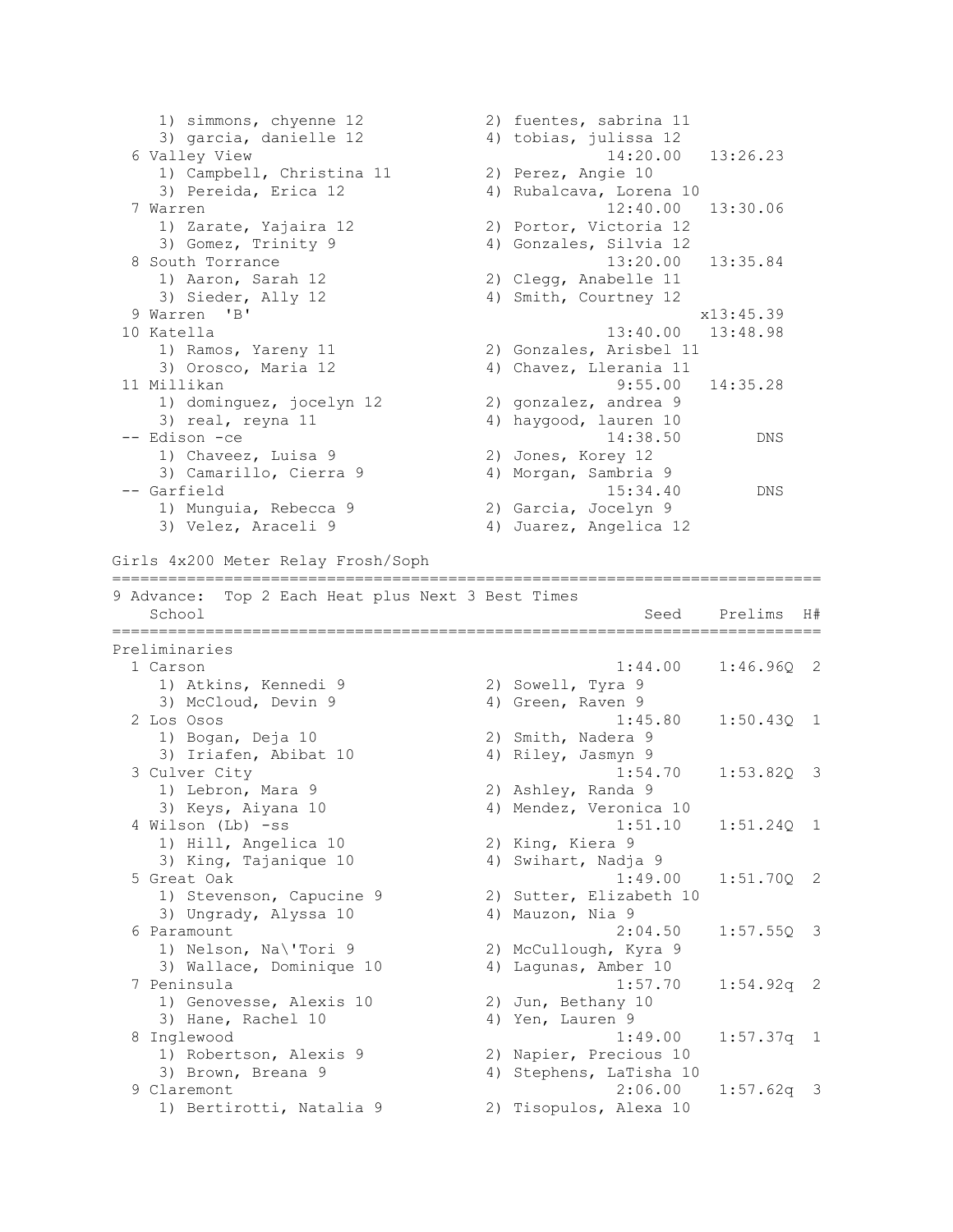3) Tran, Jennifer 9 (4) Lopez, Natalia 10 10 Warren 1:48.50 1:57.93 3 1) Hernandez, Karla 9 2) Ramos, Chelsea 10 3) Campos, Natalie 10 4) Smith, Sydney 9 11 Santa Fe 1:47.00 1:58.58 3 1) arreola, monica 9 2) chavarria, alexandra 9 3) torres, tania 10 4) foster, kaitlyn 10 12 South Torrance 1:50.90 2:01.94 2 1) Egan, Emily 9 2) Smith, Andrena 9 3) ortega, breana 10  $\hskip1cm$  4) Harris, Taylor 9 13 Redlands 2:01.99 2 1) Castillo, Genesis 10 2) Hogue, Tiazha 9 3) McDermott, Javany 10 4) Behunin, Hailey 10 1) Castillo, Genesis 10 (2) Hogue, Tiazha 9<br>
3) McDermott, Javany 10 (4) Behunin, Hailey 10<br>
14 Oxford Academy (1:53.00 2:03.60 3) 1) Park, Hae-Rang 9 2) Bustos, Sophia 9 3) Nguyen, Aithy 9 4) Nakamura, Amara 10 15 Rancho Cucamonga 2:08.03 1 -- Bellflower 1:58.50 SCR 2 1) Miller, Thiana 9 2) Sanford, Amari 10 3) Walker, Jazmine 9 4) Duncan, Chanel 9 -- Beverly Hills SCR 2 1) Akuamoah, Yvonne 10 2) Madan, Shany 9 3) Miller, Sofia 9 4) Williams, Jehman 10 Girls 800 Sprint Medley Frosh/Soph ============================================================================= ====== School Seed Finals H# Points ============================================================================= ====== Finals 1 Carson 1:50.00 1:52.40 2 1) Atkins, Kennedi 9 2) Sowell, Tyra 9 3) McCloud, Devin 9 4) Green, Raven 9 2 Wilson (Lb) -ss 1:53.00 2:00.32 2 1) Burton, Kye 10 2) King, Kiera 9 3) Gilbert, Malaysia 9 4) Hill, Angelica 10 3 Paramount 2:12.00 2:00.41 1 1) Wallace, Dominique 10 2) Martin, Erianna 9 3) Nelson, Na\'Tori 9 4) Lagunas, Amber 10 4 Great Oak 1:56.30 2:00.94 2 1) Stevenson, Capucine 9 2) Ungrady, Alyssa 10 3) Sutter, Elizabeth 10 (4) Parikh, Ayesha 9 5 Peninsula 2:04.30 2:02.03 1 1) Genovesse, Alexis 10 2) Jun, Bethany 10<br>2) Hans Bashal 10 2, 10 2, 10 2, 10 2, 10 2, 20 2, 20 2, 20 2, 20 2, 20 2, 20 2, 20 2, 20 2, 20 2, 20 2, 20 2, 3) Hane, Rachel 10 4) Yen, Lauren 9 6 West Ranch 2:05.00 2:02.77 1<br>
1) Leonhardt, Madison 9 2) Smith, Lauren 9<br>
3) Edwards, Macy 10 4) Davis, Lalonie 9 1) Leonhardt, Madison 9<br>2) Eduarda Microsoft 3) Edwards, Macy 10 4) Davis, Lalonie 9 7 Cal Acad Math Science 2:00.00 2:02.94 2 1) Cheranda, Nina 10 2) Arveyinglio, Alero 10 3) Osae Brown, Nanaba 10 4) Odunton, Foluke 9 8 Culver City 2:04.60 2:03.91 1 1) Thompson, Cedrinae 10 2) Roberts, Madison 9 3) Mendez, Veronica 10 (4) Ashley, Randa 9 9 Warren 1:58.00 2:04.67 2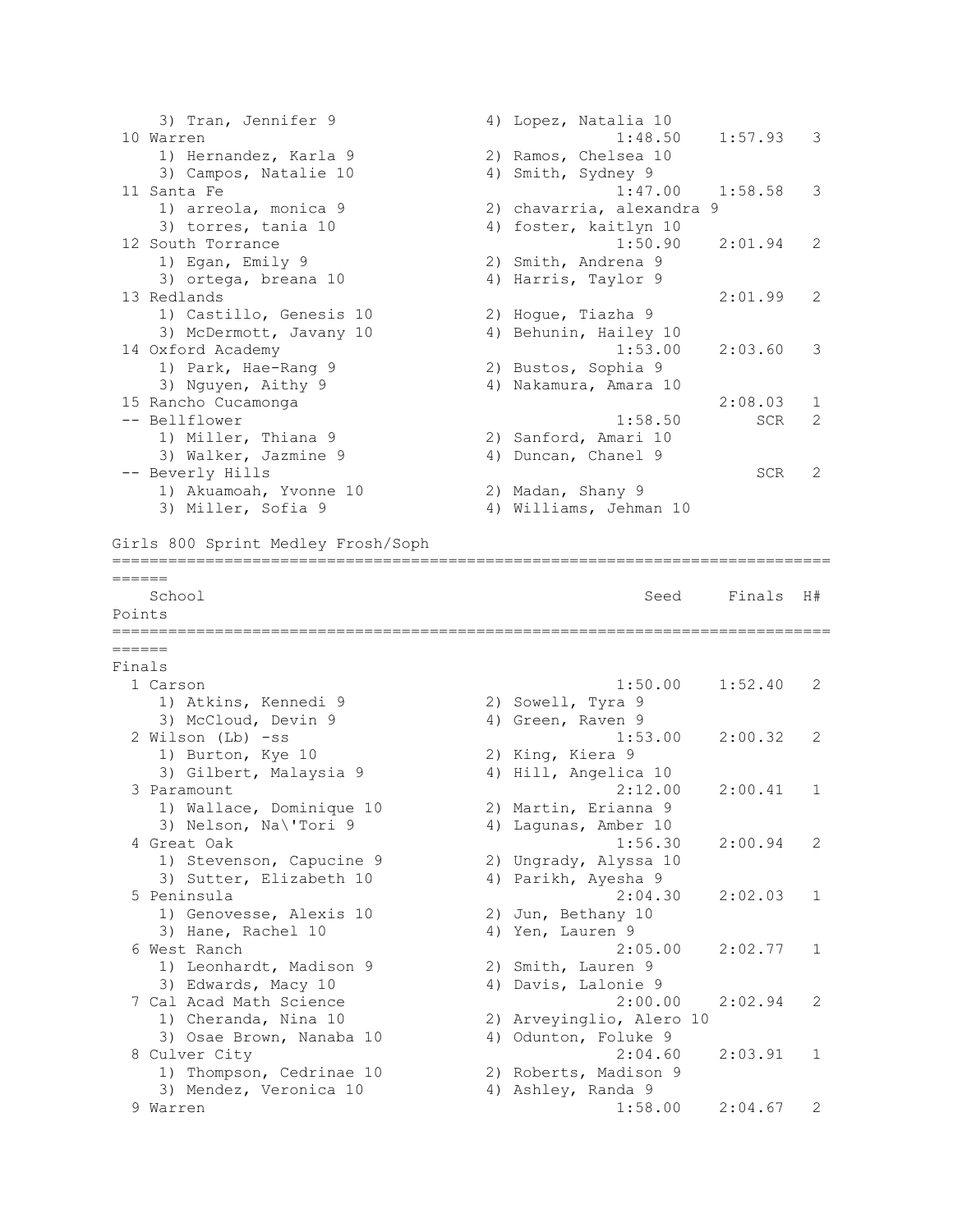1) Tidwell, Laura 10 2) Campos, Natalie 10 3) Bautista, Kiara 9 4) Ramos, Chelsea 10 10 Inglewood 2:00.10 2:05.19 2 1) Brown, Breana 9 2) Ford, Natasha 9 3) Johnson, Amber 10 4) Napier, Precious 10 11 South Torrance 1:55.30 2:06.28 2 1) Sepulveda, Arianna 9 2) Hudson, Lacie 9 3) Kossoff, Tess 10 4) Shinkle, Emily 10 12 Oxford Academy 2:05.00 2:09.99 1 1) Machitar, Denise 10 2) Gagnon, Rachel 9 3) Bustos, Sophia 9 4) Lwin, Tiffany 10 13 Los Osos 1:59.10 2:10.02 2 1) Bogan, Deja 10 2) Smith, Nadera 9 3) Riley, Jasmyn 9 4) Lewis, Alyssa 10 14 Santa Fe 2:13.00 2:18.71 1 1) lampkin, traci 9 2) rabii, ivanna 9 3) haynes, vanessa 9 4) castaneda, maribel 10 15 Redlands 2:21.90 1 1) Behunin, Hailey 10 2) McDermott, Javany 10 3) Castillo, Genesis 10 4) Hogue, Tiazha 9 -- Hillcrest 3:42.00 DNS 1 1) Jones, Danielle 9 2) Tu, Tiffany 9 3) Gomez, Daphne 9 4) Castillo, Rebecca 9 -- Palos Verdes 2:03.00 DNS 2 1) Caylor, Kaitlin 10 2) Denver, Madison 10 3) Johnston, Kaylie 9 4) Escobar, Jessica 9 Girls 100 Meter Dash Small School =============================================================================  $====$ 9 Advance: Top 2 Each Heat plus Next 3 Best Times Name **Year School** Seed Prelims Wind H# =============================================================================  $=$ Preliminaries 1 Watts, Asia 12 Alemany 12.00 12.35Q 2.0 2 2 Gilliam, Summer 12 Alemany 12.50 12.42Q 2.9 3 3 Newberry, Caleigh 11 Rock Canyon 13.20 13.06Q 2.8 1 4 Lino, Shawna 12 Bellflower 12.40 12.55Q 2.9 3 5 Tyler, Emage 11 Inglewood 12.80 13.24Q 2.0 2 6 Blumberg, Zayne 12 Rock Canyon 13.50 13.39Q 2.8 1 7 Fisher, Mia 11 Inglewood 12.90 13.59q 2.8 1 8 Tippin, Justice 11 Centennial ( 13.00 13.65q 2.9 3 9 Jalilfar, Hedyieh 12 Rock Canyon 14.10 13.93q 2.0 2 10 Beaurem, Erin 12 Louisville 12.90 14.03 2.0 2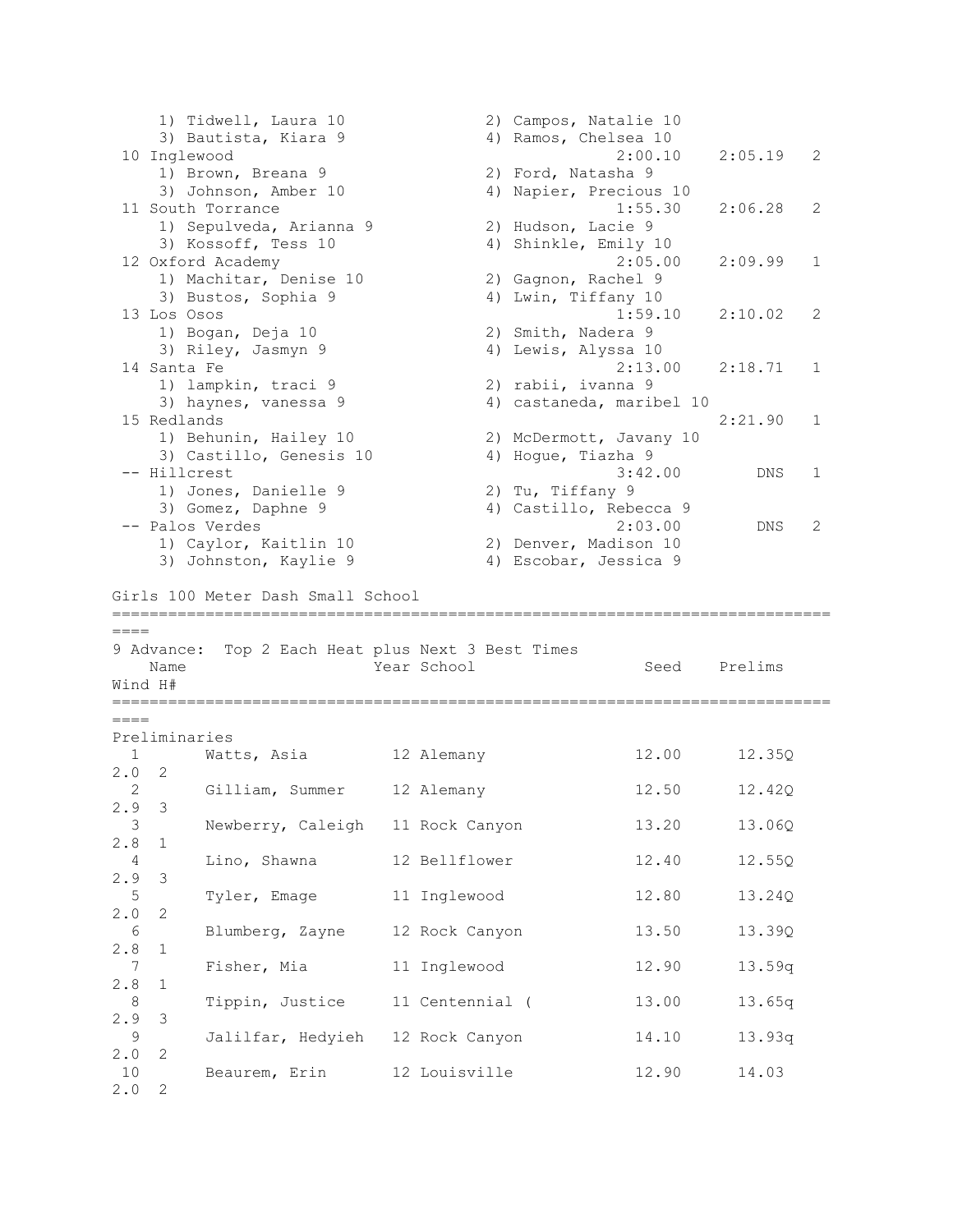| 11<br>2.9                    | 3                  | Sigler, India                        | 11 Inglewood                                          | 13.00                | 14.22                |
|------------------------------|--------------------|--------------------------------------|-------------------------------------------------------|----------------------|----------------------|
| 12                           |                    | Khiev, Hannah 12 Oxford Acade        |                                                       | 13.40                | 14.30                |
| 2.9<br>13                    | 3                  | Le, Mai                              | 12 Oxford Acade                                       | 13.40                | 14.58                |
| 2.0<br>14                    | 2                  |                                      |                                                       |                      |                      |
| 2.8                          | 1                  | Taylor, Marlene                      | 12 Centennial (                                       | 13.40                | 14.79                |
| 15<br>2.8                    | $\mathbf{1}$       | Meza, Maria                          | 10 Cal Acad Mat                                       | 15.00                | 15.70                |
| $-\,-$<br>2.0                | 2                  | Vituq, Justine 11 Oxford Acade       |                                                       | 13.20                | DNS                  |
| $-\,-$                       |                    | Reinhardt, Tess                      | 9 Beverly Hill                                        | 13.70                | DNS                  |
| 2.9<br>$--$                  | -3                 | Barnette, Alex                       | 12 Lutheran (Or                                       | 13.50                | DNS                  |
| 2.0                          | 2                  |                                      |                                                       |                      |                      |
| 2.9                          | 3                  | Diaz, Danay                          | 12 Beverly Hill                                       | 15.20                | DNS                  |
| $-\,-$<br>2.0                | 2                  | Meadows, Asia 11 Beverly Hill        |                                                       | 15.10                | DNS                  |
| $ -$                         |                    | Jackson, Tia                         | 9 Cal Acad Mat                                        | 14.20                | DNS                  |
| 2.8<br>$\qquad \qquad -$     | $\mathbf{1}$       | Wright, Meghan                       | 9 Louisville                                          | 13.30                | DNS                  |
| 2.9<br>$-\,-$                | 3                  | Kupelian, Katia 11 Windward          |                                                       | 13.10                | DNS                  |
| 2.8                          | $\mathbf{1}$       |                                      |                                                       |                      |                      |
| $- \, -$<br>2.8              | 1                  | Asemota, Donatella 12 Notre Dame (   |                                                       | 11.70                | DNS                  |
| $--$<br>2.0                  | 2                  | Baker, Denykia 10 Centennial (       |                                                       | 13.10                | DNS                  |
| $--$                         |                    | Ryant, Cate                          | 12 Palos Verdes                                       | 12.90                | DNS                  |
| 2.8                          | $\mathbf{1}$       | Wicks, Tiara                         | 9 Cal Acad Mat                                        | 14.00                | DNS                  |
| $2.9$ 3                      |                    |                                      |                                                       |                      |                      |
|                              |                    | Girls 3200 Meter Run Small School    |                                                       |                      |                      |
|                              | Bob Fish           |                                      |                                                       |                      |                      |
|                              | Name               |                                      | Year School                                           | Seed                 | Finals               |
| Finals                       |                    |                                      |                                                       |                      |                      |
| $\mathbf{1}$<br>$\mathbf{2}$ |                    | Valdez, Julia<br>Doan, Candice       | 9 Poly (Riv)<br>11 Oxford Acade                       | 12:00.00<br>14:42.30 | 11:57.58<br>12:16.81 |
| 3                            |                    | Peterson, Macy                       | 9 Rock Canyon                                         | 12:55.00             | 12:43.25             |
| 4                            |                    | McDonald, Emily 10 Oxford Acade      |                                                       | 15:19.20             | 14:16.05             |
|                              |                    | Fuentes, Caroline 9 Cal Acad Mat     |                                                       | 13:10.00             | <b>SCR</b>           |
|                              |                    | Girls 100 Meter Hurdles Small School |                                                       |                      |                      |
| $====$                       |                    |                                      |                                                       |                      |                      |
| Wind H#                      | 9 Advance:<br>Name |                                      | Top 3 Each Heat plus Next 3 Best Times<br>Year School | Seed                 | Prelims              |
| ====                         |                    |                                      |                                                       |                      |                      |
|                              | Preliminaries      |                                      |                                                       |                      |                      |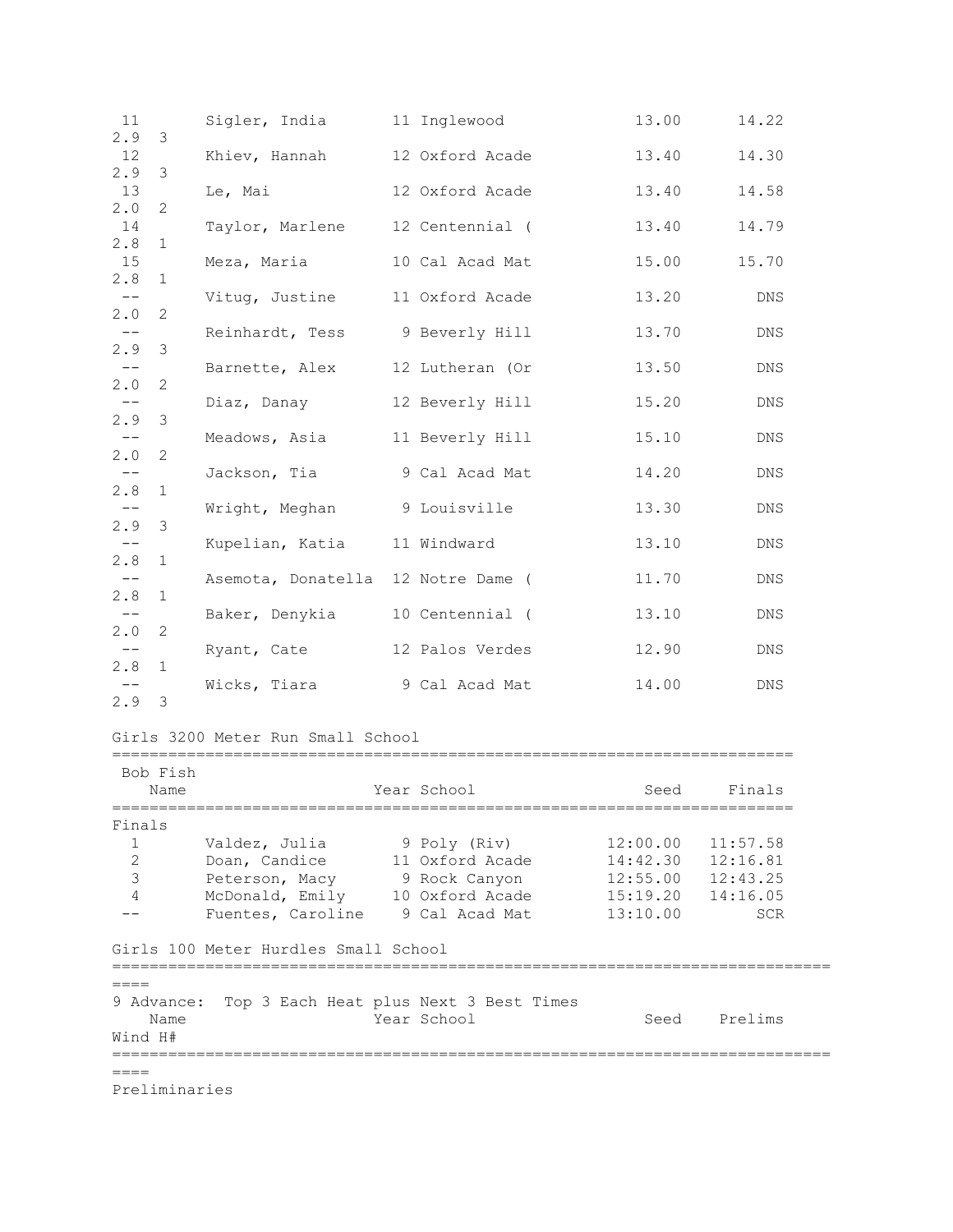| $\mathbf{1}$  |              | Harbin, Skylin                                | 12 Alemany      | 14.10                                           | 14.65Q      |
|---------------|--------------|-----------------------------------------------|-----------------|-------------------------------------------------|-------------|
| 2.5<br>2      | $\mathbf{1}$ | Lambert, Leah                                 | 12 Alemany      | 14.70                                           | 14.70Q      |
| 1.9<br>3      | 2            | Guzman-Sanchez, Br 10 Alemany                 |                 | 14.40                                           | 14.80Q      |
| 1.9<br>4      | 2            | Cotlage, Keeya                                | 11 Muir         | 14.90                                           | 15.07Q      |
| 2.5           | 1            |                                               |                 |                                                 |             |
| 5<br>1.9      | 2            | Pettaway, Rhyan 10 Rock Canyon                |                 | 16.90                                           | 15.73Q      |
| 6<br>2.5      | 1            | Davis, Maile                                  | 12 Palos Verdes | 16.00                                           | 16.79Q      |
| 7<br>2.5      |              | Duncan, Dasha                                 | 12 Rock Canyon  | 18.60                                           | 18.24q      |
| 8             | 1            | Parish, Sophia                                | 10 Rock Canyon  | 20.10                                           | 19.00q      |
| 2.5<br>9      | 1            | Lu, Jasmine                                   | 11 Oxford Acade | 17.50                                           | 19.63q      |
| 1.9<br>10     | 2            | Yoshihara, April 10 Oxford Acade              |                 | 17.30                                           | 20.08       |
| 2.5<br>11     | 1            | Mc Cauley, Miachel 10 Cal Acad Mat            |                 | 19.60                                           | 21.64       |
| 2.5           | $\mathbf 1$  |                                               |                 |                                                 |             |
| 12<br>1.9     | 2            | Del Pinto, Lelani 10 Cal Acad Mat             |                 | 19.80                                           | 23.94       |
| $-\,-$<br>1.9 | 2            | Davis-Scott, Jordy 11 Muir                    |                 | 16.64                                           | ${\rm DNS}$ |
| $- -$         |              | McAlister, Paige 12 Cal Acad Mat              |                 | 19.40                                           | DNS         |
| 2.5<br>$ -$   | $\mathbf{1}$ | Redmond, Moreya 10 Poly (Riv)                 |                 | 19.80                                           | DNS         |
| 1.9<br>$-\,-$ | 2            | Knight, Serena 12 Poly (Riv)                  |                 | 18.60                                           | DNS         |
| 1.9 2         |              |                                               |                 |                                                 |             |
|               |              | Girls 1600 Sprint Medley Small School         |                 |                                                 |             |
| $===$         | School       |                                               |                 | Seed                                            | Finals      |
| Points        |              |                                               |                 |                                                 |             |
| $===$         |              |                                               |                 |                                                 |             |
| Finals        |              | 1 Rock Canyon High School                     |                 | 4:37.00                                         | 4:38.09     |
|               |              | 1) Kelly, Erica 11                            |                 | 2) Jalilfar, Hedyieh 12                         |             |
|               |              | 3) Newberry, Brooklyn 10<br>2 Poly (Riv)      |                 | 4) Janedis, Allison 10<br>4:54.00               | 4:40.91     |
|               |              | 1) Chavria, Eileen 10                         |                 | 2) Curiel, Angela 10<br>4) Scott, Caitlin 12    |             |
|               |              | 3) Avalos, Ana 12<br>3 Oxford Academy         |                 | 4:30.00                                         | 4:50.76     |
|               |              | 1) Khiev, Hannah 12                           |                 | 2) Le, Mai 12                                   |             |
|               |              | 3) Lu, Jasmine 11                             |                 | 4) Garcia, Mary 11                              |             |
|               |              | 4 Cal Acad Math Science                       |                 | 5:10.00                                         | 4:58.04     |
|               |              | 1) Fuentes, Caroline 9<br>3) Nobleza, Sarah 9 |                 | 2) Falaah, Aminah 9<br>4) Blanco, Alessandra 10 |             |
|               |              | -- Louisville                                 |                 | 4:10.00                                         | DNS         |
|               |              | 1) Beaurem, Erin 12                           |                 | 2) Aliabadi, Kelsey 11                          |             |
|               |              | 3) Skeries, Morgan 10                         |                 | 4) Harper, Jayla 9                              |             |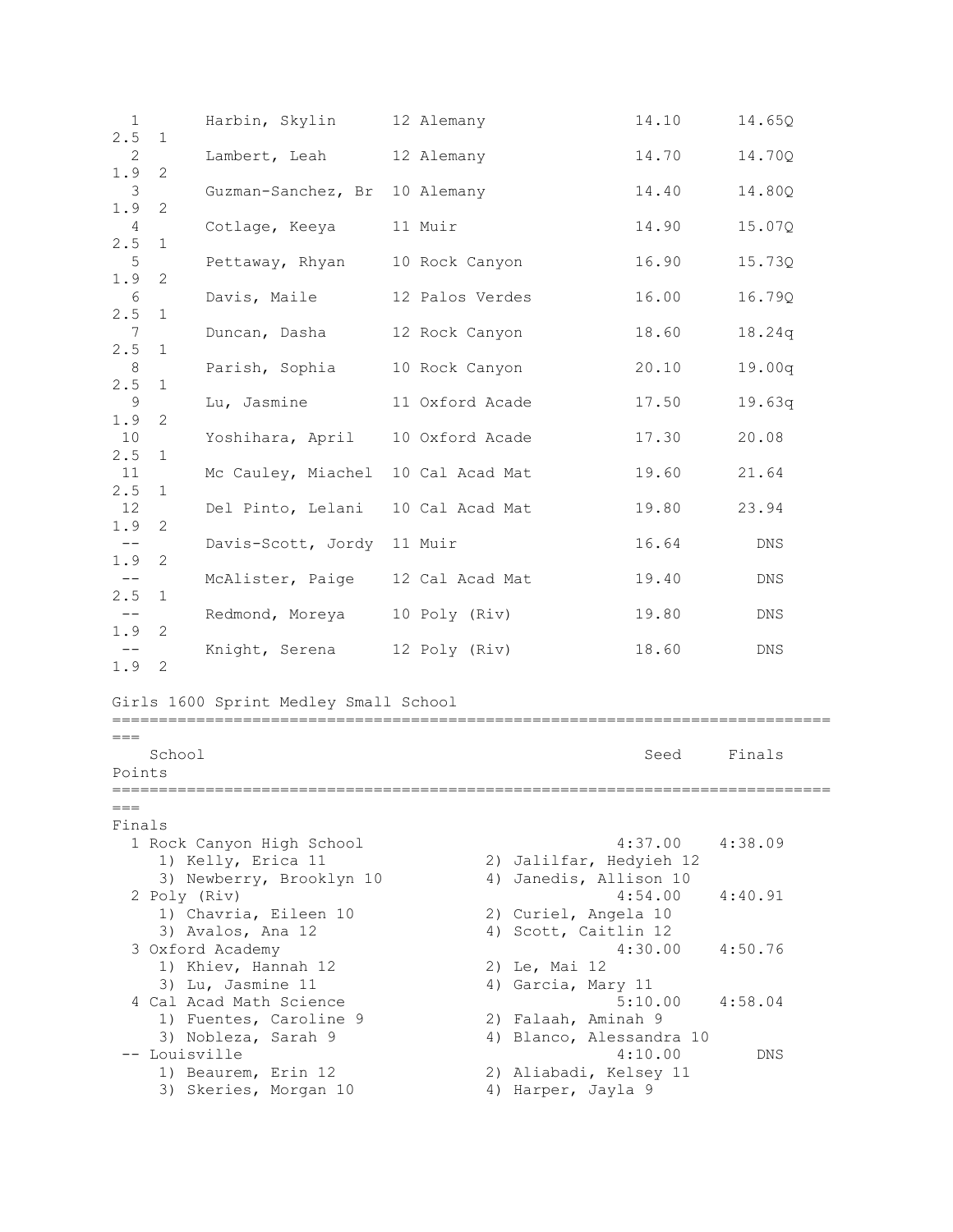Girls Distance Medley Small School ============================================================================= === School Seed Finals Points ============================================================================= === 1 Rock Canyon High School 13:05.00 13:06.90 1) Arbuckle, Chloe 10 2) Kelly, Rachel 11 3) Alcala, Gabby 12 4) Schneider, Pheobe 12 2 Poly (Riv) 13:40.00 13:12.74 1) Valdez, Julia 9 2) Valenzuela, Sierra 10 3) Winn, Christina 11 4) Hrinko, Sophia 10 3 Rosary 13:20.00 13:26.18 1) Mc Donald, Madeline 12 2) Vasquez, Brianna 11 3) Hernandez, Mia 11 (a) 4) Byrd, Charisma 10<br>
(al Acad Math Science (a) 4) Byrd, Charisma 10 4 Cal Acad Math Science 1) Fuentes, Caroline 9 2) Blanco, Alessandra 10 3) Meza, Paula 11 4) Falaah, Aminah 9 Boys 100 Meter Dash Large School =============================================================================  $=$ 9 Advance: Top 1 Each Heat plus Next 4 Best Times Name Year School Seed Prelims Wind H# =============================================================================  $=$ Preliminaries 1 Valentine, Myles 11 Upland 10.60 10.77Q 2.4 5 2 Scott, Clifford 12 Carson 10.90 10.88Q 3.8 1 3 Nutt, Kevin 12 Edison -ce 11.20 10.98Q 3.1 3 4 Smith-Mosby, Trist 11 Wilson (Lb) 11.00 11.01Q 3.4 4 5 Fisher, Nick 11 Great Oak 10.90 11.04Q 3.3 2 6 Lucas, Jordan 12 Great Oak 11.10 10.99q 3.8 1 7 King, Jhakaree 12 Carson 10.90 11.10q 3.8 1 8 Wheeler, Charles 12 Edison -ce 11.20 11.11q 2.4 5 9 3 Bryant, Jacob Compton High Sch 11.40 11.14q 3.4 4 10 Douglas, Brandon 11 Los Alamitos 11.00 11.16 2.4 5 11 brown, malik 12 Millikan 11.00 11.20 3.1 3 12 Wright, Blake 12 Edison -ce 11.50 11.25 3.4 4 13 Ogele, Ozioma 11 Peninsula 11.50 11.33 3.3 2 14 Amaar, Ahmed 10 Redlands 11.30 11.34 2.4 5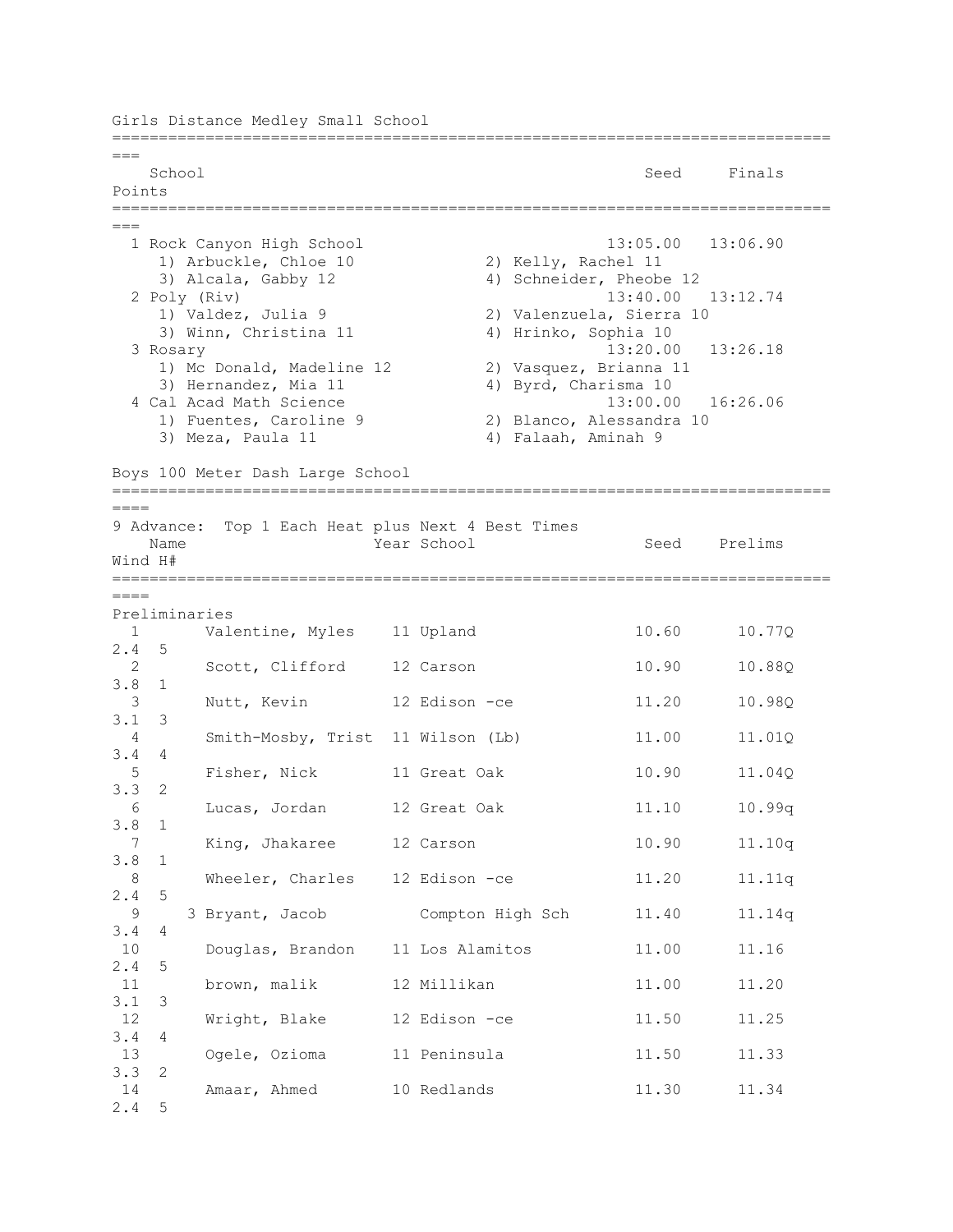| 15        |                | Mosely, Domonique 11 Upland      |                 | 11.00 | 11.35 |
|-----------|----------------|----------------------------------|-----------------|-------|-------|
| 3.4<br>16 | 4              | Velesquez, Jason 12 Wilson (Lb)  |                 | 11.00 | 11.36 |
| 2.4       | 5              |                                  |                 |       |       |
| 17<br>3.4 | 4              | jones, anthony 12 Santa Fe       |                 | 10.69 | 11.40 |
| 18        |                | McComb, Frank                    | 12 Los Osos     | 11.10 | 11.41 |
| 3.1<br>19 | 3              | Kilson, Joshua 11 Wilson (Lb)    |                 | 11.10 | 11.44 |
| 3.3       | 2              |                                  |                 |       |       |
| 20<br>3.4 | 4              | Gold, Daniel 11 Peninsula        |                 | 11.50 | 11.45 |
| 20        |                | Lew, Brian                       | 10 Peninsula    | 11.40 | 11.45 |
| 3.1<br>22 | $\mathfrak{Z}$ | Thompson, Windell 11 La Sierra   |                 | 11.30 | 11.47 |
| 3.3<br>23 | 2              | Lynch, Dillon 11 Hamilton -la    |                 | 11.40 | 11.48 |
| 3.8       | 1              |                                  |                 |       |       |
| 24<br>3.8 | 1              | Danny, Aaron 12 West Ranch       |                 | 11.10 | 11.49 |
| 25        |                | Seymore, Artis                   | 9 Upland        | 11.30 | 11.50 |
| 3.8<br>26 | $\mathbf{1}$   | Minner, Nycholas 11 Paramount    |                 | 11.50 | 11.52 |
| 2.4       | $\mathsf S$    |                                  |                 |       |       |
| 27<br>3.8 | $\mathbf{1}$   | Hooper, Cahlil 10 Rancho Cucam   |                 | 11.30 | 11.56 |
| 28        |                | Jenkins, Brandon 11 Carson       |                 |       | 11.60 |
| 3.1<br>29 | 3              | James, Zaire 12 La Sierra        |                 | 11.40 | 11.71 |
| 2.4       | 5              |                                  |                 |       |       |
| 30<br>3.4 | 4              | Mazur, Maximilian 12 West Ranch  |                 | 11.30 | 11.74 |
| 31        |                | Parker, Anthony 11 Hamilton -la  |                 | 12.00 | 11.77 |
| 3.1<br>31 | 3              | Williams, Ammiel 12 Hamilton -la |                 | 11.60 | 11.77 |
| 3.3<br>33 | 2              | doria, andrew 12 Santa Fe        |                 | 11.44 | 11.81 |
| 3.3       | 2              |                                  |                 |       |       |
| 34<br>3.1 | 3              | fisher, michael 11 Millikan      |                 | 11.50 | 11.89 |
| 35        |                | Hooper, Cameron 10 Rancho Cucam  |                 | 11.40 | 11.96 |
| 3.3<br>36 | 2              | jeffrey, devon 11 La Sierra      |                 |       | 11.98 |
| 2.4       | 5              |                                  |                 |       |       |
| 37<br>3.8 | 1              | Toney, Elisha 10 Armijo          |                 | 11.60 | 12.02 |
| 38        |                | Long, Isaiah                     | 11 South Torran | 11.30 | 12.15 |
| 3.3<br>39 | 2              | richardson, carl 9 South Torran  |                 | 11.80 | 12.21 |
| 3.3       | 2              |                                  |                 |       |       |
| 40<br>3.8 | 1              | Cordero, Iszaia 11 Los Osos      |                 | 11.40 | 12.50 |
| $-\,-$    |                | Phillips, Daryll 12 South Torran |                 | 11.50 | DNS   |
| 3.1       | 3              | Boafo, Michael 10 Redlands       |                 | 11.50 | DNS   |
| 2.4       | 5              |                                  |                 |       |       |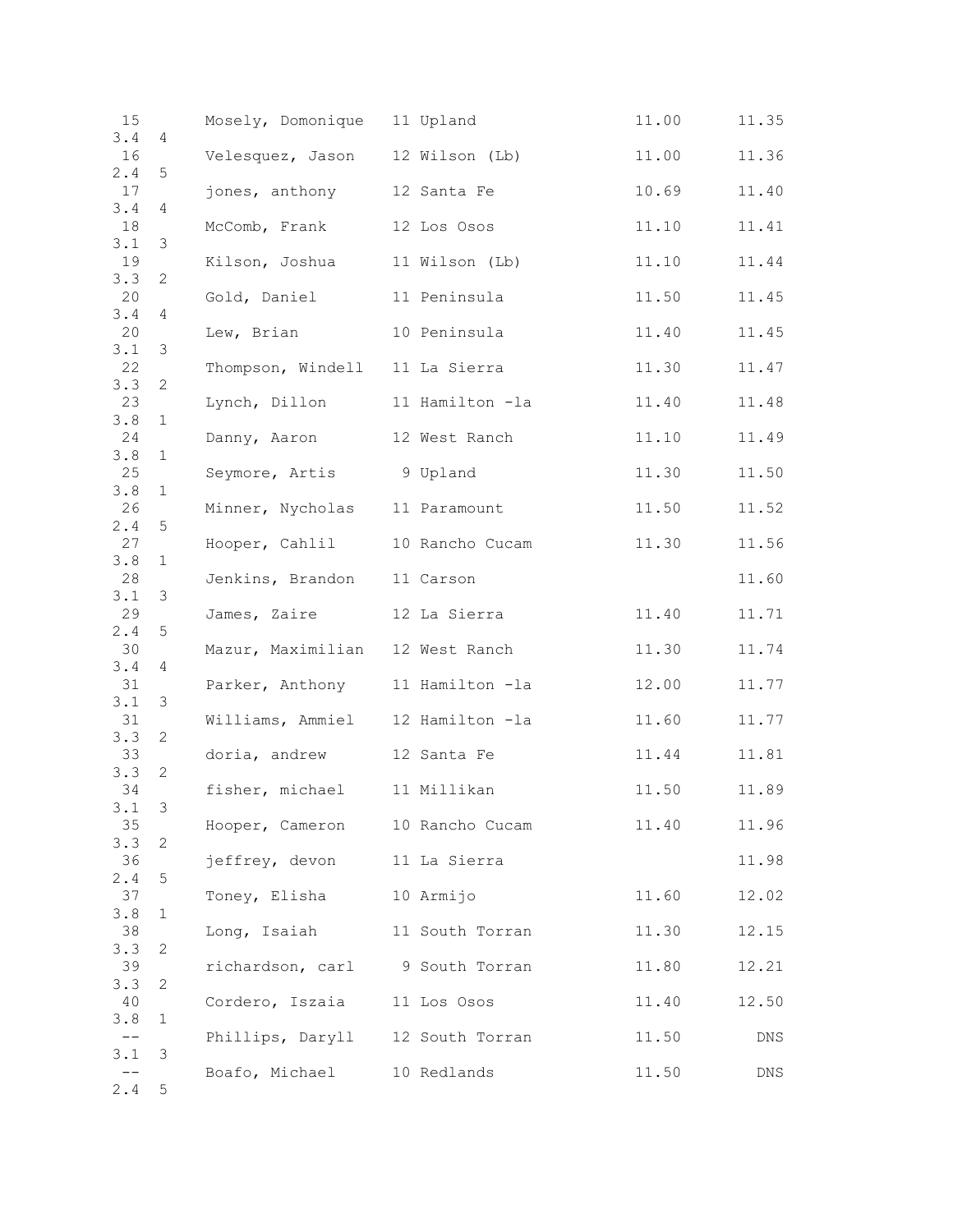|               | gordon, donald                   | 11 Millikan | 11.20 | DNS |
|---------------|----------------------------------|-------------|-------|-----|
| $3.4 \quad 4$ |                                  |             |       |     |
| $3.4 \quad 4$ | Anderson, Carter 12 Mira Costa   |             | 11.40 | DNS |
|               | Le Berthon, Jack 11 Valencia (V) |             | 11.35 | DNS |
| $3.1 \quad 3$ |                                  |             |       |     |

Boys 3200 Meter Run Large School

| Name           |                   | Year School     | Seed     | Finals     | H#             |
|----------------|-------------------|-----------------|----------|------------|----------------|
| Finals         |                   |                 |          |            |                |
| $\mathbf{1}$   | Brandt, Robert    | 11 Loyola       | 9:17.60  | 9:13.56    | 2              |
| $\overline{2}$ | Lofgren, Nick     | 11 South Torran | 9:28.10  | 9:27.28    | 2              |
| $\mathfrak{Z}$ | Jakowec, Nicolaus | 11 Loyola       | 9:27.40  | 9:30.48    | $\overline{2}$ |
| $\overline{4}$ | Heib, Thomas      | 10 Los Alamitos | 9:59.00  | 9:42.07    | $\overline{c}$ |
| 5              | Ramirez, Mario    | 11 Garfield     | 9:59.00  | 9:42.09    | $\overline{c}$ |
| 6              | Zambrano, Aaron   | 12 Loyola       | 9:41.50  | 9:44.29    | $\overline{c}$ |
| $\overline{7}$ | Cabada, Miguel    | 12 Warren       | 9:50.00  | 9:47.50    | $\overline{2}$ |
| $\,8\,$        | Holton, Mat       | 12 Rancho Cucam | 9:36.00  | 9:49.41    | $\overline{c}$ |
| 9              | Allevato, Alex    | 12 Valencia (V) | 9:57.46  | 9:50.00    | $\overline{c}$ |
| 10             | Morales, Edwin    | 12 Santee       | 9:38.40  | 9:50.25    | $\overline{c}$ |
| 11             | Lentz, Nick       | 12 Valencia (V) | 9:54.10  | 9:54.06    | $\overline{c}$ |
| 12             | Grijalva, Luis    | 9 Armijo        | 10:07.80 | 9:56.50    | $\overline{2}$ |
| 13             | Mejia, David      | 12 Wilson (Lb)  | 9:48.00  | 9:56.82    | $\overline{c}$ |
| 14             | Sherman, Charles  | 9 Loyola        |          | 9:58.94    | $\overline{c}$ |
| 15             | Saini, Rohan      | 11 Armijo       | 10:02.20 | 9:59.24    | $\overline{c}$ |
| 16             | Lowrie, Mike      | 11 Claremont    | 10:13.00 | 10:00.87   | $1\,$          |
| 17             | Martinez, Rogelio | 11 Paramount    | 10:10.00 | 10:02.26   | $\mathbf{1}$   |
| 18             | Ross, Daniel      | 12 Claremont    | 10:20.20 | 10:03.07   | $\mathbf{1}$   |
| 19             | Wikler, Justin    | 12 West Ranch   | 10:19.80 | 10:03.61   | $\mathbf{1}$   |
| 20             | Maarek, Rafael    | 11 Peninsula    | 10:10.70 | 10:07.34   | $1\,$          |
| 21             | Quarles, Joshua   | 12 Cerritos     | 10:10.40 | 10:11.35   | $\mathbf{1}$   |
| 22             | Martinez, Justin  | 11 Santee       | 10:04.00 | 10:12.01   | $\overline{c}$ |
| 23             | Duran, Christian  | 11 La Serna     | 10:10.00 | 10:12.17   | $1\,$          |
| 24             | Cortes, Jesus     | 10 Santee       | 10:06.50 | 10:12.61   | $\overline{2}$ |
| 25             | Robinson, Thomas  | 11 South Torran | 10:15.00 | 10:12.81   | $\mathbf{1}$   |
| 26             | Arrieta, Taylor   | 12 Valley View  | 10:26.00 | 10:16.88   | $1\,$          |
| 27             | Alvarado, David   | 11 Claremont    | 10:22.00 | 10:17.59   | $1\,$          |
| 28             | Menendez, Freddy  | 11 Warren       | 9:50.00  | 10:23.37   | $\overline{2}$ |
| 29             | Martinez, Alek    | 11 La Serna     | 10:15.00 | 10:23.61   | $\mathbf{1}$   |
| 30             | Martinez, Juan    | 10 Armijo       | 10:22.30 | 10:41.41   | $1\,$          |
| 31             | Beltran, Ricky    | 11 Warren       | 10:00.00 | 10:43.58   | $\overline{c}$ |
| 32             | Tusnadi, Matyas   | 11 Peninsula    | 9:59.00  | 10:53.45   | $\overline{c}$ |
| $- -$          | Holtz, Lucas      | 11 Valencia (V) |          | SCR        | $\mathbf{1}$   |
| $-$            | Owen, Harrison    | 11 Peninsula    | 10:15.00 | SCR        | $\mathbf{1}$   |
| --             | Garcia, Ashton    | 12 West Ranch   | 9:38.30  | SCR        | $\overline{2}$ |
|                | Gietzen, Nick     | 12 South Torran | 10:45.00 | SCR        |                |
|                | bermudez, oscar   | 11 Millikan     | 11:15.00 | SCR        |                |
| --             | coles, daniel     | 12 Millikan     | 10:34.00 | <b>SCR</b> |                |
| $- -$          | zuelke, dylan     | 11 Millikan     | 11:28.00 | <b>SCR</b> |                |

Boys 110 Meter Hurdles Large School

============================================================================= ====

9 Advance: Top 1 Each Heat plus Next 4 Best Times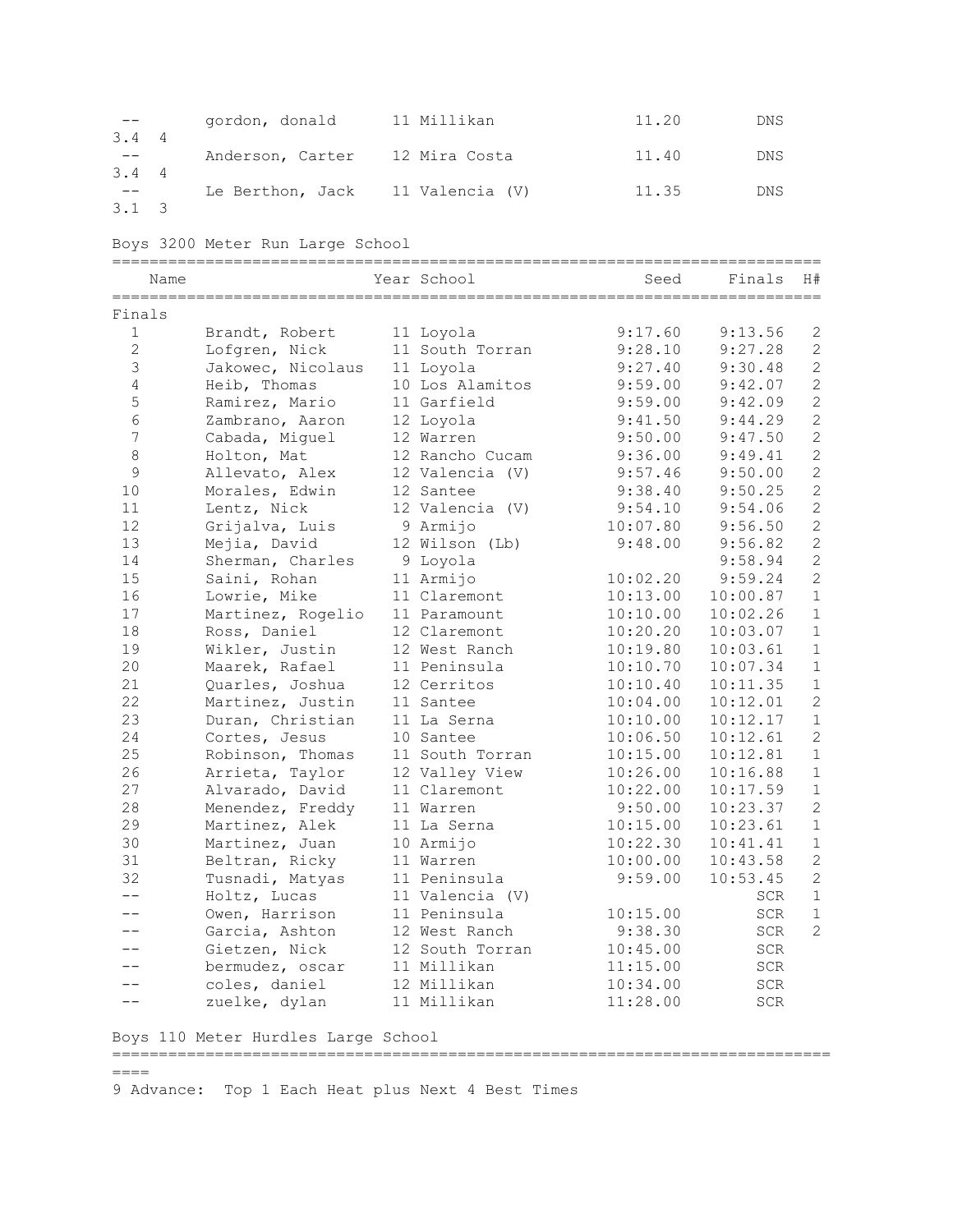| Wind H#               | Name          |                                 | Year School     | Seed                        | Prelims |
|-----------------------|---------------|---------------------------------|-----------------|-----------------------------|---------|
| $== == =$             |               |                                 |                 | =========================== |         |
| $\mathbf{1}$          | Preliminaries | viltz, misana 12 Millikan       |                 | 14.00                       | 14.09Q  |
| 2.5<br>2              | 4             | Manuel, Bayron 12 Wilson (Lb)   |                 | 13.90                       | 14.18Q  |
| 2.0                   | 5             |                                 |                 |                             |         |
| 3<br>2.4              | 2             | Collins, Justin                 | 11 Carson       | 14.80                       | 14.43Q  |
| $\overline{4}$<br>2.0 | 3             | Anderson, Joseph 9 Upland       |                 | 14.60                       | 14.99Q  |
| 5                     |               | Adegoke, Tomi                   | 11 Los Osos     | 15.00                       | 15.01Q  |
| 2.5<br>6              | $\mathbf{1}$  | Rios, Tyler 12 Los Alamitos     |                 | 16.20                       | 14.83q  |
| 2.5<br>7              | 4             | Defroe, Johnny 12 Carson        |                 | 14.90                       | 15.12q  |
| 2.5<br>8              | 1             | Beckles, Keeshan 12 Wilson (Lb) |                 | 15.10                       | 15.41q  |
| 2.0                   | 3             |                                 |                 |                             |         |
| 9<br>2.0              | 5             | Onusconich, P.J. 12 Mira Costa  |                 | 15.40                       | 15.42q  |
| 10<br>2.5             | 4             | Rodriguez, Andres 11 Loyola     |                 | 15.90                       | 15.51   |
| 11<br>2.5             | 1             | McMahon, Robert                 | 12 Mira Costa   | 15.70                       | 15.57   |
| 12                    |               | Young, Malik                    | 12 Golden Valle | 15.60                       | 15.81   |
| 2.0<br>13             | 3             | Enenmoh, Ike                    | 12 Warren       | 15.70                       | 15.85   |
| 2.4<br>14             | 2             | Johns, Jahwala                  | 11 Loyola       | 15.90                       | 15.94   |
| 2.0<br>15             | 3             | Porter, Delijah 11 Carson       |                 | 15.30                       | 16.02   |
| 2.5<br>16             | 4             | William, Gregory 11 Wilson (Lb) |                 | 15.60                       | 16.09   |
| 2.5<br>17             | 4             | Bates, Nathaniel 12 La Sierra   |                 | 15.09                       | 16.11   |
| 2.4                   | 2             |                                 |                 |                             |         |
| 18<br>2.0             | 3             | Banks, Andre 11 Paramount       |                 | 16.20                       | 16.19   |
| 19<br>2.5             | $\mathbf 1$   | Cartier, Michael 12 Armijo      |                 | 15.70                       | 16.48   |
| 20<br>2.4             | 2             | Pilapil, Adam 12 Loyola         |                 | 16.50                       | 16.50   |
| 21                    |               | Benitez, Hector 12 Garfield     |                 | 16.50                       | 16.76   |
| 2.5<br>22             | 1             | Johnson, Zack 12 Mira Costa     |                 | 15.80                       | 16.78   |
| 2.4<br>23             | $\mathbf{2}$  | Robins, David 12 Golden Valle   |                 | 17.90                       | 16.85   |
| 2.5<br>24             | 4             | Holmes, Matt 12 South Torran    |                 | 17.00                       | 16.97   |
| 2.0                   | 5             |                                 |                 |                             |         |
| 25<br>2.0             | 5             | Garcia, Dominick 12 Katella     |                 | 15.50                       | 17.10   |
| 26<br>2.5             | 1             | cisneros, gabriel 11 Santa Fe   |                 | 18.56                       | 17.21   |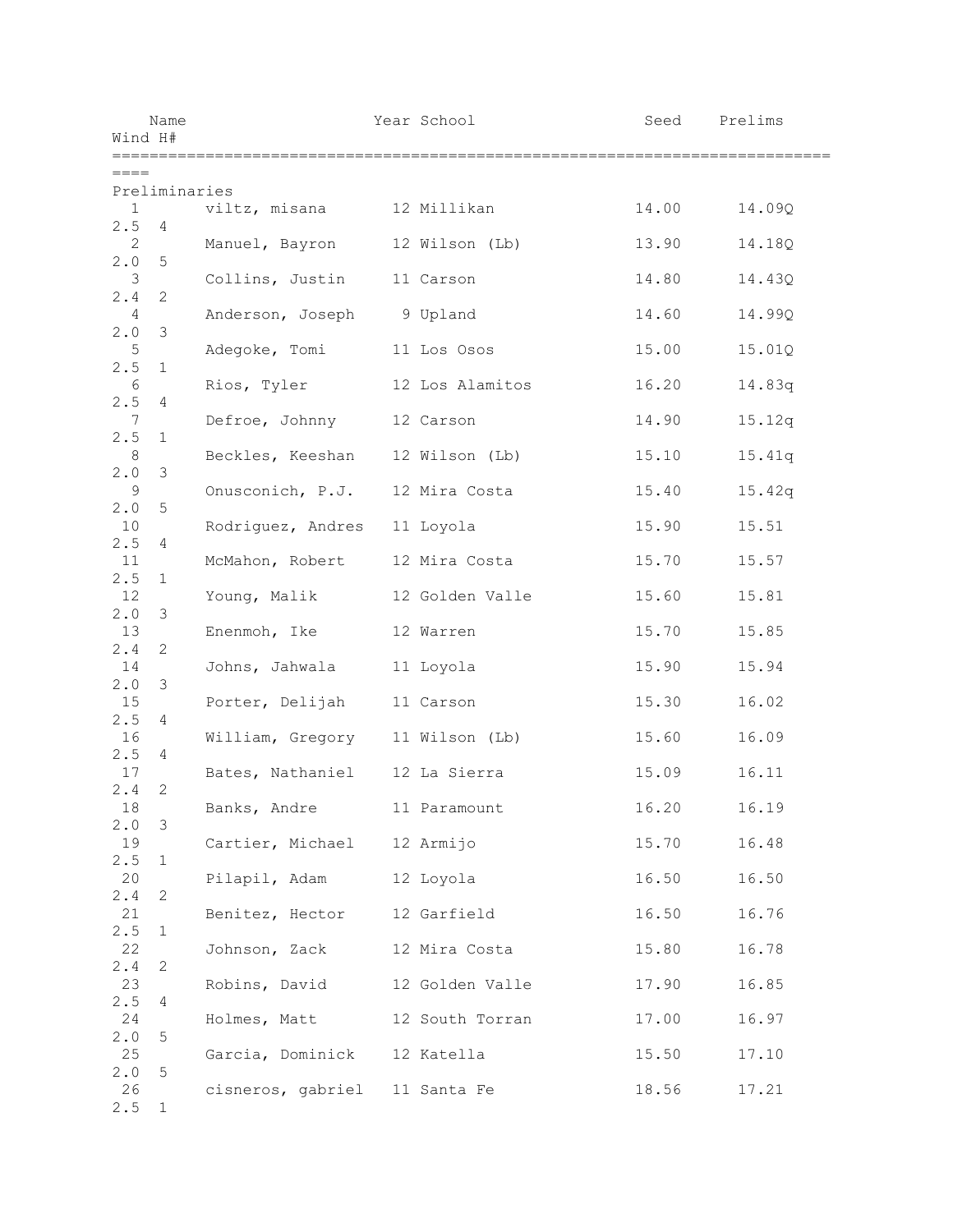| 27                |              | Pineda, Charles 9 Katella           |                 | 16.43 | 17.22 |
|-------------------|--------------|-------------------------------------|-----------------|-------|-------|
| 2.5<br>28         | $\mathbf 1$  | Lenhart, Dean 12 Great Oak          |                 | 17.50 | 17.32 |
| 2.5               | 1            |                                     |                 |       |       |
| 29                |              | Rassool, Alex                       | 12 West Ranch   | 16.70 | 17.81 |
| 2.0               | 3            |                                     |                 |       |       |
| 30                |              | Altamirano, Alejan 11 Great Oak     |                 | 17.80 | 17.82 |
| 2.0<br>31         | 3            | Cervantes, Daniel                   | 10 Peninsula    | 16.90 | 17.86 |
| 2.0               | 5            |                                     |                 |       |       |
| 32                |              | Rubin, Aaron                        | 10 Redlands     | 18.40 | 17.96 |
| 2.5<br>33         | 4            |                                     |                 |       |       |
| 2.4               | 2            | Tejada, Dan                         | 12 Warren       | 16.30 | 18.09 |
| 34                |              | Yi, Joseph                          | 11 South Torran | 18.50 | 18.27 |
| 2.4               | $\mathbf{2}$ |                                     |                 |       |       |
| 35                |              | Hayashi, Kenno 12 Peninsula         |                 | 17.00 | 18.38 |
| 2.5<br>36         | 4            | Darnell, Derek                      | 12 Golden Valle | 16.80 | 18.51 |
| 2.5               | 4            |                                     |                 |       |       |
| 37                |              | Davis, Joshua                       | 12 Garfield     | 18.50 | 18.58 |
| 2.0               | 3            |                                     |                 |       |       |
| $--$              |              | martinez, ivan                      | 11 Santa Fe     | 17.70 | DNS   |
| 2.5<br>$--$       | $\mathbf{1}$ | Guerrero, Jose                      | 10 Paramount    | 17.10 | DNS   |
| 2.0               | 3            |                                     |                 |       |       |
| $--$              |              | Sims, Kamren                        | 12 Redlands     | 16.00 | DNS   |
| 2.0               | 5            |                                     |                 |       |       |
| $--$<br>2.4       | 2            | Yanagi, Ryan                        | 11 South Torran | 17.70 | DNS   |
| $--$              |              | Perez, Aarron                       | 11 Warren       | 17.20 | DNS   |
| 2.4               | $\mathbf{2}$ |                                     |                 |       |       |
| $--$              |              | reyes, Keefe                        | 12 Rancho Cucam | 17.90 | DNS   |
| 2.0               | 5            |                                     |                 |       |       |
| $--$<br>2.0       | 5            | Nicolello, Jacob 12 Peninsula       |                 | 16.10 | DNS   |
| $\qquad \qquad -$ |              | Plascencia, Jason 10 Rancho Cucam   |                 | 18.00 | DNS.  |
| 2.0               | 5            |                                     |                 |       |       |
|                   |              |                                     |                 |       |       |
|                   |              | Boys 4x200 Meter Relay Large School |                 |       |       |

| Top 2 Each Heat plus Next 5 Best Times<br>9 Advance: |                            |                 |  |
|------------------------------------------------------|----------------------------|-----------------|--|
| School                                               | Seed                       | Prelims H#      |  |
| 1 Wilson (Lb) -ss                                    | 1:29.10                    | $1:28.560$ 2    |  |
| 1) Harrison, Andrew 12                               | 2) Briggs, kemonie 12      |                 |  |
| 3) Velesquez, Jason 12                               | 4) Smith-Mosby, Tristan 11 |                 |  |
| 2 Great Oak                                          | $1:29.10$ $1:28.680$ 1     |                 |  |
| 1) Lucas, Jordan 12                                  | 2) Fisher, Nick 11         |                 |  |
| 3) Marshall, Damion 11                               | 4) Nool, James 9           |                 |  |
| 3 Los Osos                                           | $1:29.90$ $1:29.770$ 1     |                 |  |
| 1) Solomon, William 12                               | 2) Chritstensen, Aidan 9   |                 |  |
| 3) Adegoke, Tomi 11                                  | 4) McComb, Frank 12        |                 |  |
| 4 Warren                                             | 1:30.80                    | $1:31.340$ 2    |  |
| 1) Olivarria, Matthew 12                             | 2) Ohakamnu, John 12       |                 |  |
| 3) Thomas, Richardo 12                               | 4) Salgado, Yander 12      |                 |  |
| 5 Edison -ce                                         | 1:32.20                    | $1:29.83\sigma$ |  |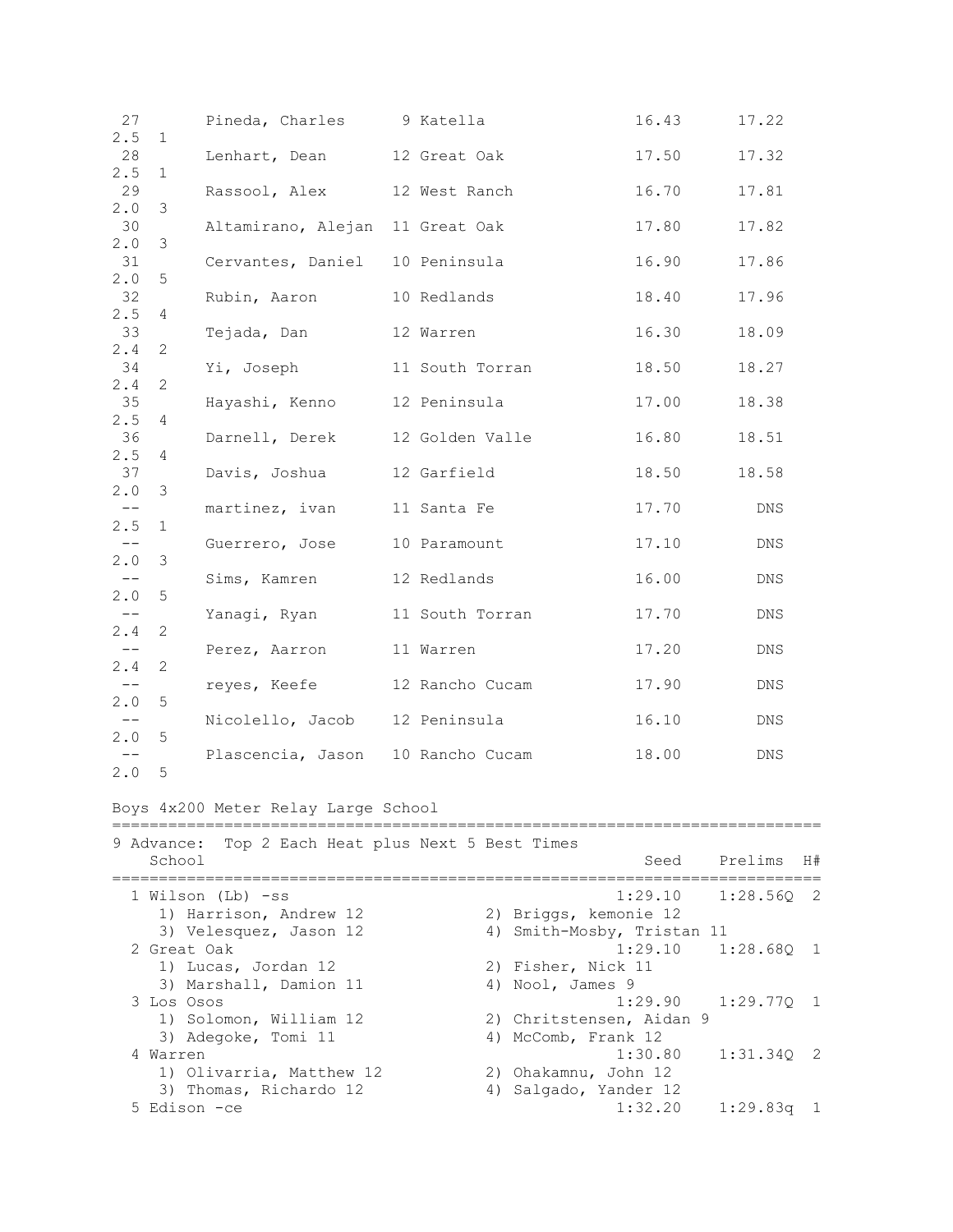1) Reed, Kammeron 12 2) Nutt, Kevin 12 3) Smith, Tyrone 12 4) Wheeler, Charles 12 6 Los Alamitos 1:30.00 1:32.19q 2 1) Gordon, Dashawn 12 2) Carty, Andrew 11 3) Rios, Tyler 12 4) Warner, Christian 11 7 Santa Fe 1:32.60 1:32.72q 2 1) doria, andrew 12 2) garcia, emilio 12 3) medina, thomas 11 4) jones, anthony 12 8 Millikan 1:31.00 1:32.84q 1 1) viltz, misana 12 2) brown, malik 12 1) viltz, misana 12 (2) brown, malik 12<br>3) fisher, michael 11 (4) hill, michael 12 9 West Ranch 1:32.00 1:34.76q 2 1) Danny, Aaron 12 2) Rassool, Alex 12 3) Reeves, David 12 4) Flores, Carlos 12 10 Carson 1:34.00 1:35.29 1 1) Lee, Dajuan 12 2) Jenkins, Brandon 11 3) Minix, Jabari 11 4) Porter, Delijah 11 11 Paramount 1:31.00 1:36.78 1 1) Franklin, Jerrid 11 2) Corona, Jorge 12 3) Minner, Nycholas 11 4) Majied, Khalif 11 12 Rancho Cucamonga 1:31.80 1:38.11 2 1) Watson, Jonathan 12 2) Stephens, Chase 11 3) Richardson, Evan 12 4) Sheppaerd, Malik 11 13 Peninsula 1:32.70 1:38.15 2 1) Ogele, Ozioma 11 2) Lew, Brian 10 3) Duque, Joshua M. 10 4) Gold, Daniel 11 14 Valencia (V) 1:32.00 1:38.28 1 1) Berney, Chase 11 2) Jones, Nick 12 3) James, Theron 12 (4) Pica, Sam 9 15 South Torrance 1:44.60 1:39.01 1 1) Phillips, Daryll 12 2) strawn, ian 11 3) richardson, carl 9 4) Joudi, Houssam 10 -- Rancho Verde SCR 2 Boys 1600 Sprint Medley Large School ============================================================================= === School School Seed Finals Points =============================================================================  $=$ Finals 1 Carson 3:26.00 3:36.55 1) King, Jhakaree 12 2) Scott, Clifford 12 3) Hasson, Brandon 11 4) Marshall, Isaiah 12 2 Wilson (Lb) -ss 3:39.00 3:38.19 1) Harrison, Andrew 12 2) Velesquez, Jason 12 3) Le, Jimmy 11 4) Laris, Coopeland 11 3 Warren 3:38.80 3:39.10 1) Escobedo, Christian 11 2) Thomas, Richardo 12 3) Olivarria, Matthew 12 4) Hernandez, Dagoberto 11 4 Armijo 3:50.00 3:46.21 1) Rivera Cruz, Andres 11 2) Stewart, Corey 12 3) Engell-Sorrell, Delton 10 4) Toney, Elisha 10 5 Valley View 3:42.00 3:52.13 1) Arrieta, Tristain 12 2) Quintnilla, Arnie 10 3) Randolph, Jordan 12 4) Rivera, Josue 11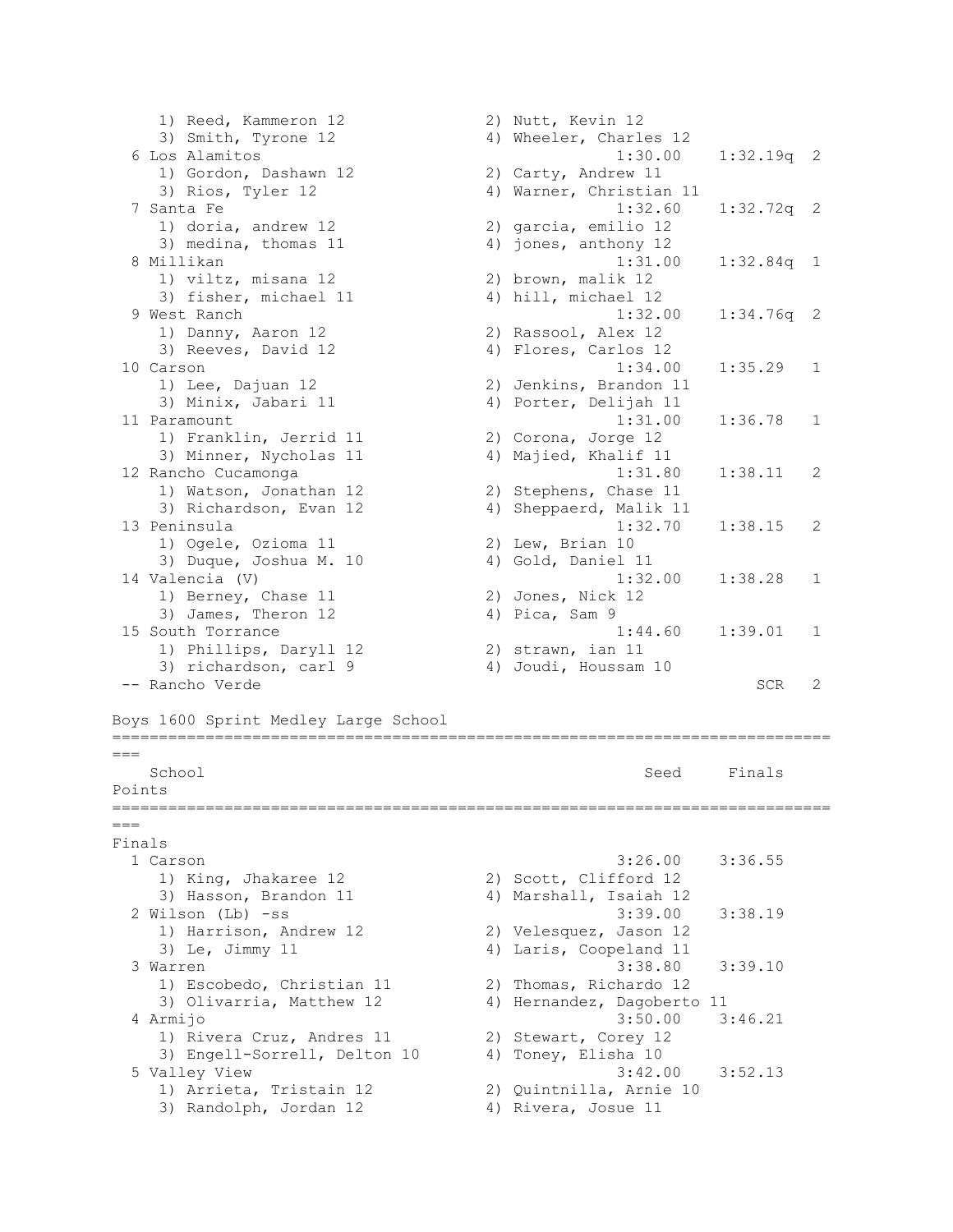```
 6 Garfield 4:10.00 3:54.20 
 1) Castillo, Anthony 11 2) Martinez, Abraham 11 
 3) Gonzalez, Andrew 10 4) Gonzalez, Luis 11 
  7 Santa Fe 4:02.00 3:58.52 
 1) ruiz, isiah 11 2) chacon, christopher 11 
3) solis, jesse 11 4) gallardo, michael 11
 8 South Torrance 3:15.60 3:59.66<br>
1) Arana, Michael 11 2) Osada, Michael 10<br>
3) Long, Isaiah 11 4) strawn, ian 11
 1) Arana, Michael 11 2) Osada, Michael 10 
3) Long, Isaiah 11 4) strawn, ian 11
 9 Paramount<br>
1) Ellis, Billy 12<br>
3) Guerrero, Jose 10<br>
3) Guerrero, Jose 10<br>
3) Suiz, John 11
1) Ellis, Billy 12 2) Ruiz, John 11
3) Guerrero, Jose 10 4) Graham, Josh 12
-- Millikan 3:58.00 SCR 
1) gutierrez, brandon 11 (2) coleman, troy 11
3) dobard, alex 11 4) marquez, aaron 12
-- Gardena 3:40.00 SCR 
-- Gardena 3:40.00 SCR<br>-- Lawndale 3:40.00 SCR<br>-- Lawndale 3:40.00 SCR
 1) Cooksey, Kiyaam 10 2) Peters, Damian 12 
3) Barrett, Hasani 11 4) Broaster, David 11
Boys Distance Medley Large School
=============================================================================
==School School Seed Finals
Points
=============================================================================
==-1 Loyola 10:24.70 10:42.43<br>
1) Oden, Kyle 10 2) Davies, John 12<br>
3) Morin, Gabriel 12 4) McAndrews, John 12
1) Oden, Kyle 10 2) Davies, John 12
3) Morin, Gabriel 12 4) McAndrews, John 12
  2 Claremont 11:17.90 10:45.49 
 1) Ross, Jonah 11 2) Hernandez, Edwin 12 
3) Kasamoto, Bryce 12 4) Johnson, Adam 11
  3 Loyola 'B' x10:45.66 
 4 La Sierra 10:50.00 10:45.71<br>1) Fisher, Elias 10 2) Rodriguez, Jesus 12
 1) Fisher, Elias 10 2) Rodriguez, Jesus 12 
3) Rascon, Luis 12 (4) Leon, Miguel 12
  5 Paramount 10:45.00 10:50.18 
   1) Pleitez, Jerry 12 (2) Franco, Angel 11
   3) Redfud, Zarin 11 4) Mata, Daniel 11
  6 Wilson (Lb) -ss 10:23.00 11:00.58 
 1) Mejia, David 12 2) Ferrera, Jason 12 
3) Kenyon, Chase 12 (4) Rodriguez, Marc 11
  7 Redlands 11:20.00 11:20.76 
 1) Brown, Xolan 10 2) Rominu, Adrian 10 
3) Tang, Daniel 10 4) Wilson, Andrew 10
  8 Peninsula 11:19.90 11:21.50 
 1) Weiss, Tanner 10 2) Tusnadi, Matyas 11 
3) Owen, Harrison 11 4) Kan, Aaron 12
  9 Katella 10:58.00 11:25.60 
 1) Pragedis, Christian 12 2) Pantoja, Esteban 10 
 3) Mowdy, Jameyson 10 4) Villanueva, Riley 10 
10 Valley View 11:45.00 11:27.43 
1) Gamboa, Chandler 11 2) Lee, Charles 11
3) Linares, Jonathan 10 4) Noble, Anthony 9
11 Warren 11:30.00 11:31.83 
    1) Leon, Taylor 11 2) Castellanos, Heriberto 11
```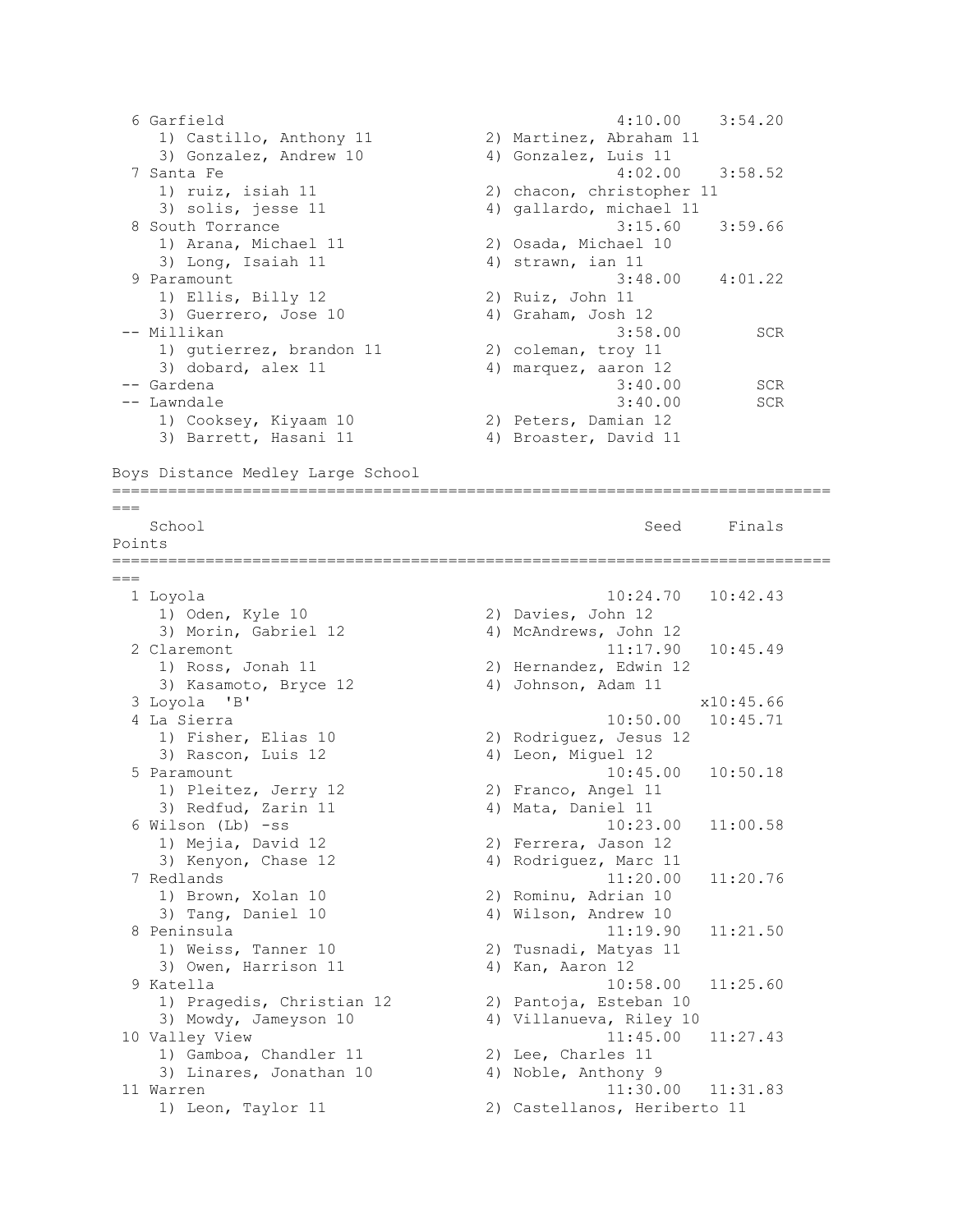| 4) Ceja, Christopher 12      |
|------------------------------|
| $11:20.00$ $11:33.03$        |
| 2) Engell-Sorrell, Delton 10 |
| 4) Rivera Cruz, Andres 11    |
| $12:02.00$ $11:45.98$        |
| 2) gallardo, michael 11      |
| 4) amaya, jacob 11           |
| $11:13.00$ $12:10.05$        |
| 2) Eddowes, Andres 12        |
| 4) Won, Ted 12               |
| $17:30.00$ $12:54.04$        |
| 2) lopez, alfredo 11         |
| 4) coles, daniel 12          |
| 11:39.00<br><b>DNS</b>       |
| 2) Tlatenchi, Adrian 12      |
| 4) Ramirez, Mario 11         |
| 10:54.43<br>DNS              |
| 2) Jones, Nick 12            |
| 4) Lentz, Nick 12            |
|                              |

Boys 4x200 Meter Relay Frosh/Soph

| Top 2 Each Heat plus Next 3 Best Times<br>9 Advance: |                                                     |              |                         |
|------------------------------------------------------|-----------------------------------------------------|--------------|-------------------------|
| School                                               | Seed                                                | Prelims      | H#                      |
| Preliminaries                                        |                                                     |              |                         |
| 1 Cathedral                                          | 1:31.00                                             | $1:33.090$ 3 |                         |
| 1) Audelo, Jesse 10                                  | 2) Bell, Renard 10                                  |              |                         |
| 3) Godfrey, Nicholas 10                              | 4) Whitaker, Darron 10                              |              |                         |
| 2 Redlands                                           | 1:32.80                                             | 1:36.180 2   |                         |
| 1) Amaar, Ahmed 10                                   | 2) Boafo, Michael 10                                |              |                         |
| 3) Padron, EP 10                                     | 4) Sandifer, Tony 10                                |              |                         |
| 3 Wilson (Lb) -ss                                    | 1:35.00                                             | $1:38.320$ 1 |                         |
| 1) Brown, Andre 10                                   | 2) Hardy, Jacobi 9                                  |              |                         |
| 3) Hall, Christopher 9                               | 4) Elingboe, Austin 10                              |              |                         |
| 4 Inglewood                                          | 1:38.00                                             | 1:37.17Q     | $\overline{\mathbf{3}}$ |
| 1) Johnson, JaJaun 10                                | 2) Hall, Nathaniel 10                               |              |                         |
| 3) Rivera, Roberto 10                                | 4) Anwanyu, Randy 9                                 |              |                         |
| 5 Millikan                                           | 1:38.20                                             | $1:38.120$ 2 |                         |
| 1) guerra, dakari 10                                 | 2) cortes, xavier 10                                |              |                         |
| 3) bradford, mikael 9                                | 4) marquez, frankie 9                               |              |                         |
| 6 Palos Verdes                                       | 1:38.50                                             | $1:38.72Q$ 1 |                         |
| 1) Gordon, Gavin 9                                   | 2) Gordon, Nathan 9                                 |              |                         |
| 3) Umrarong, Adison 9                                | 4) Johnson, Jeremy 9                                |              |                         |
| 7 Claremont                                          | 1:38.50                                             | $1:37.22q$ 3 |                         |
| 1) Clark, Ira 10                                     | 2) Roybal, Caleb 9                                  |              |                         |
| 3) Muyres, Cameron 10<br>8 Warren                    | 4) Tran Sampson, Duy 9<br>1:37.50                   |              |                         |
|                                                      |                                                     | $1:37.51q$ 3 |                         |
| 1) Thomas, Julian 9<br>3) Green, Jarrell 9           | 2) Gonzalez, Jose 10<br>4) Zavala, Michealangelo 10 |              |                         |
| 9 Edison -ce                                         | 1:36.20                                             | $1:37.88q$ 3 |                         |
| 1) Tillman, DeShawn 10                               | 2) Smith, Anthony (Aj) 9                            |              |                         |
| 3) Wilson, Kevin Jr 9                                | 4) Cabrera, Brandon 10                              |              |                         |
| 10 Great Oak                                         | 1:33.40                                             | 1:38.38      | 2                       |
| 1) Mansaray, Mamadu 9                                | 2) Willis, Justin 10                                |              |                         |
| 3) Collier, Tristan 9                                | 4) Schwarzer, Jake 10                               |              |                         |
| 11 Carson                                            | 1:38.00                                             | 1:39.24      | 1                       |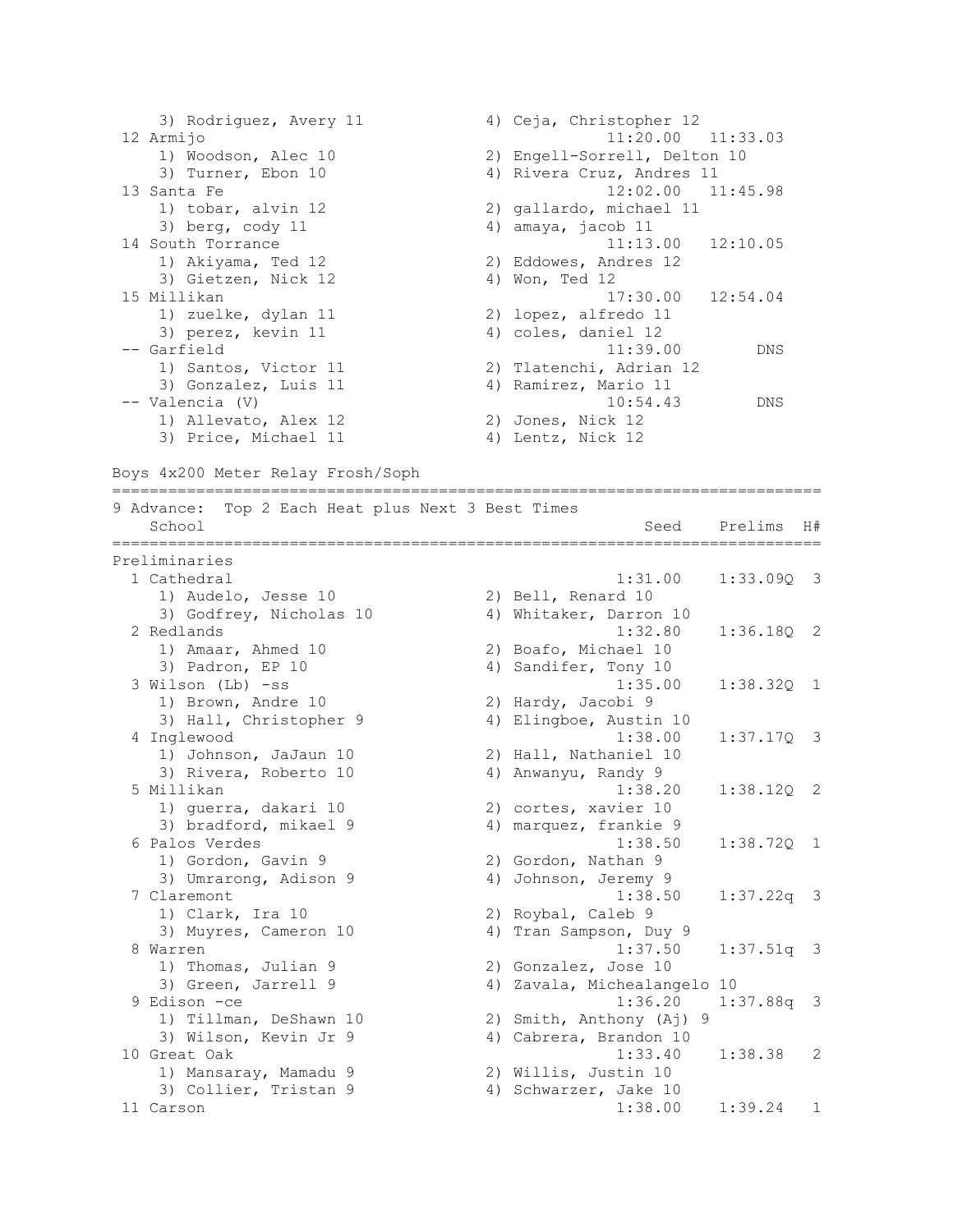1) Angelo, Marquel 10 2) Cannon, Kyrin 10 3) Collins, Gabriel 9 4) Jackson, Daveron 10 12 Peninsula 1:38.50 1:39.30 2 1) Nucum, Damian Daryl 10 2) Gold, Zachary 10 3) Kim, Myung Yoon 10 4) Riaz, Zain 9 13 West Ranch 1:40.00 1:39.54 2 1) Robinson, Brent 10 2) Rhodes, Evan 10 3) Mehdawi, Sohail 9 4) Tecson, Dillon 10 14 Santa Fe 1:34.00 1:40.36 3 1) cisneros, edward 10 2) flores, jonathan 9 3) takata, andrew 10 4) anguiano, frank 10 15 Golden Valley -ss 1:40.00 1:41.79 3 1) Ray, Nathan 10 2) Ibrahim, Raymond 9 3) Green, Tyson 9 4) Maduike, Kingsley 9 16 Paramount 1:37.00 1:42.05 2 1) Hutson, Nick 10 2) Cerant, Louis 10 3) Wright, Micqwuan 10 4) Lewis, Raymonte 10 17 Los Osos 1:36.80 1:42.49 2 1) Fan, Jonathan 10 2) Williams, Donovan 10 3) Herrera, Anthony 10 4) Leidelmeyer, Luke 10 18 Rancho Cucamonga 1:38.80 1:43.97 1 1) Baker, Tyree 9 2) Elam, Christian 10 3) Redd, Jaylon 9 4) Lofton, Jovian 9 19 South Torrance 1:44.80 1:45.79 2 1) Harman, Declan 11 2) Woo, Daniel 10 3) Song, Hasup 10 4) Lippon, Cameron 9 20 Cal Acad Math Science 2:00.00 1:49.97 1 1) Kim, Chris 9 2) McLoud, Chris 12 3) Hinojosa, Carlos 9 (4) Hasson, Reed 9 21 Garfield 1:59.00 1:51.21 3 1) Fonseca, Ricardo 9 2) Flores, Luis 9 3) Pablo, Erik 9 4) Rocha, Aaron 10 -- Morningside 1:29.50 SCR 1 1) Boirard, Femi 9 2) Morgan, Darren 10 3) Smith, Camauri 10 4) Slack, Eddie 10 -- Beverly Hills SCR 1 1) Getty, Jordan 9 2) Abeles, Joseph 9 3) Betancourt, Daniel 9 4) Medina, Alecs 9 -- Gardena 1:38.00 SCR 1 1) Brown, Onekieo 10 2) Newborn, Terrence 10 3) Dorn, James 10 4) McDaniel, Jamar 10 -- Hillcrest 1:35.00 SCR 1 1) Wright, Jared 9 2) Boatner, Jeremiah 9 3) Galindo, Daniel 10 4) Mosely, Patrick 10 Boys 800 Sprint Medley Frosh/Soph =============================================================================  $=$ School Seed Finals H# Points ============================================================================= ====== Finals 1 Cathedral 1:36.80 1:37.21 2 1) Audelo, Jesse 10 2) Godfrey, Nicholas 10 3) Bell, Renard 10 4) Whitaker, Darron 10 2 Paramount 1:42.00 1:40.31 2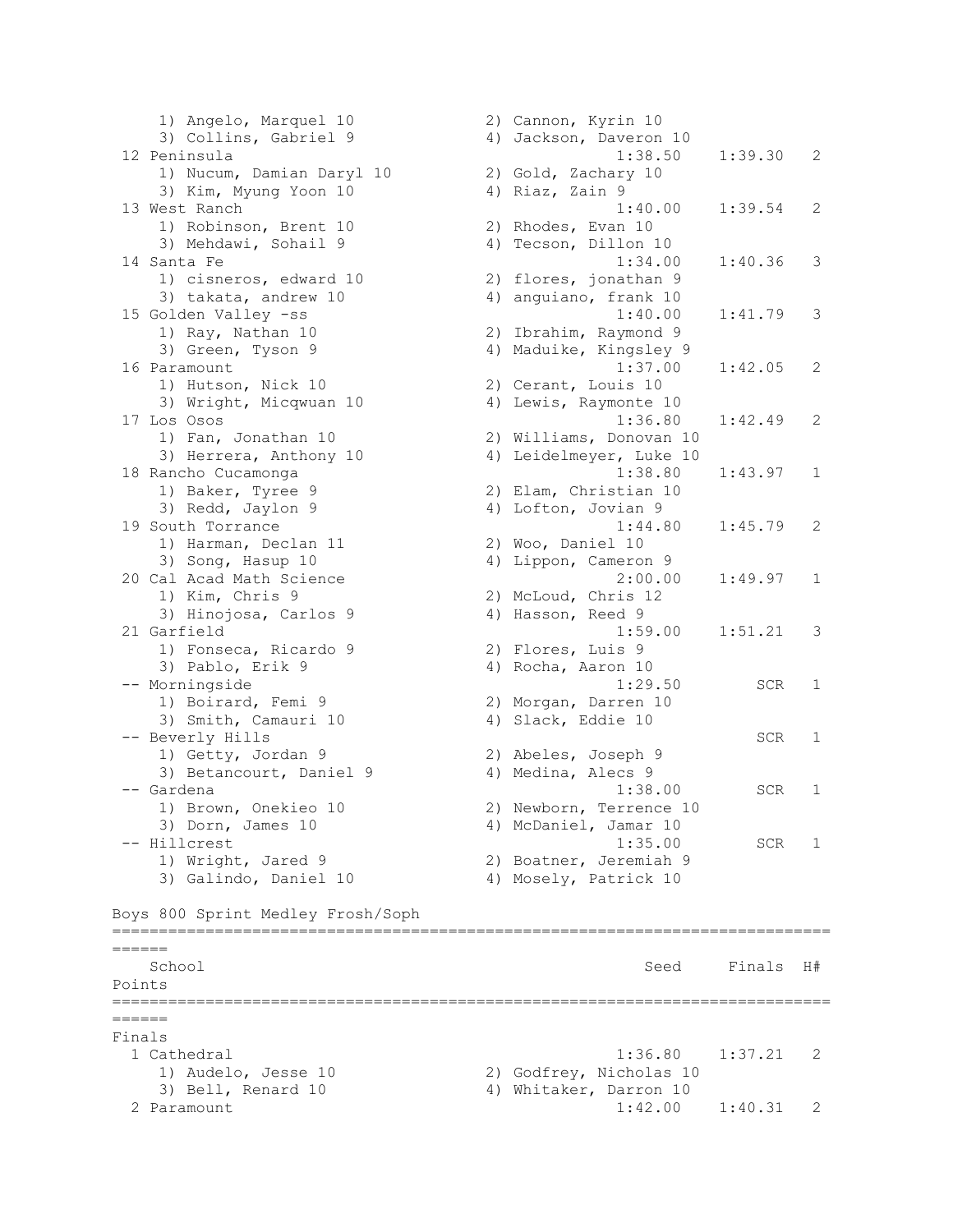1) Hutson, Nick 10 2) Cerant, Louis 10 3) Lewis, Raymonte 10 4) Capelton, Setif 10 1) Pundamiera, Brandon 10 2) Jackson, Daveron 10 3) Angelo, Marquel 10 4) Johnson, Lavar 10 1) Anwanyu, Randy 9 2) Johnson, JaJaun 10 3) Rivera, Roberto 10 (4) Hall, Nathaniel 10 1) Marquez, Mason 10 2) Thomas, Julian 9 3) Green, Jarrell 9 4) Zavala, Michealangelo 10 1) Gordon, Nathan 9 2) Sears, Isaiaah 9 3) Umrarong, Adison 9 4) Johnson, Jeremy 9 1) Lyday, Khalil 9 2) Smith, Anthony (Aj) 9 3) Trevino, Hernan 10 4) Cabrera, Brandon 10 1) Willis, Justin 10 2) Schwarzer, Jake 10 3) Mansaray, Mamadu 9 4) Groves, James 9 1) cortes, xavier 10 2) guerra, dakari 10 3) montreal, nathan 10 4) bradford, mikael 9 1) Harman, Declan 11 2) Lippon, Cameron 9 3) shaikh, atif 10 4) Song, Hasup 10 1) Brown, Onekieo 10 2) Newborn, Terrence 10 3) McDaniel, Jamar 10 4) Macias, Cristhian 10 1) Franklin, Andrew 10 2) Corletto, Carson 10 3) Park, Sean 10 4) Cook, McKellan 9 1) Nucum, Damian Daryl 10 2) Gold, Zachary 10 3) Kim, Myung Yoon 10 4) Riaz, Zain 9 1) Coronado, Kevin 10 2) Hinojosa, Carlos 9 3) Hasson, Reed 9 4) Kim, Chris 9 1) Bonini, Anthony 9 2) Cervantes, Bartolo 9 3) Isordia, Isaac 9 4) Nikolov, Denislav 10 1) cisneros, edward 10 2) alavian, moshen 9 3) lee, richard 10 4) marshall, jeremiah 10 1) Wright, Jaylin 9 2) Thompson, Jordan 9 3) Smith, Camauri 10 4) Slack, Eddie 10 1) Brown, Andre 10 2) Elingboe, Austin 10 3) Hall, Christopher 9 (4) Hardy, Jacobi 9 1) Mosely, Patrick 10 2) Wright, Jared 9 3) Parker, Sterling 9 4) Alex, Mora 10 1) Simmons, Myles 10 2) Beasley, Drake 9 3) Arrazati, Dylan 10 4) Reynolds, Austin 10

 3 Carson 1:42.00 1:40.47 2 4 Inglewood 1:54.00 1:40.56 1 5 Warren 1:38.90 1:40.64 2 6 Palos Verdes 1:45.40 1:42.15 1 7 Edison -ce 1:40.10 1:42.75 2 8 Great Oak 1:45.20 1:44.59 1 9 Millikan 1:45.00 1:45.66 1 10 South Torrance 4:50.50 1:48.56 2 11 Gardena 1:42.00 1:48.84 2 12 West Ranch 1:56.00 1:51.10 1 13 Peninsula 1:43.50 1:51.89 1 14 Cal Acad Math Science 2:00.00 1:53.53 2 15 Los Osos 1:45.00 1:56.27 1 -- Santa Fe 1:38.00 DNS 2 -- Morningside 1:48.60 DNS 1 -- Wilson (Lb) -ss 1:40.00 SCR -- Hillcrest 3:42.00 SCR -- Loyola 1:38.50 SCR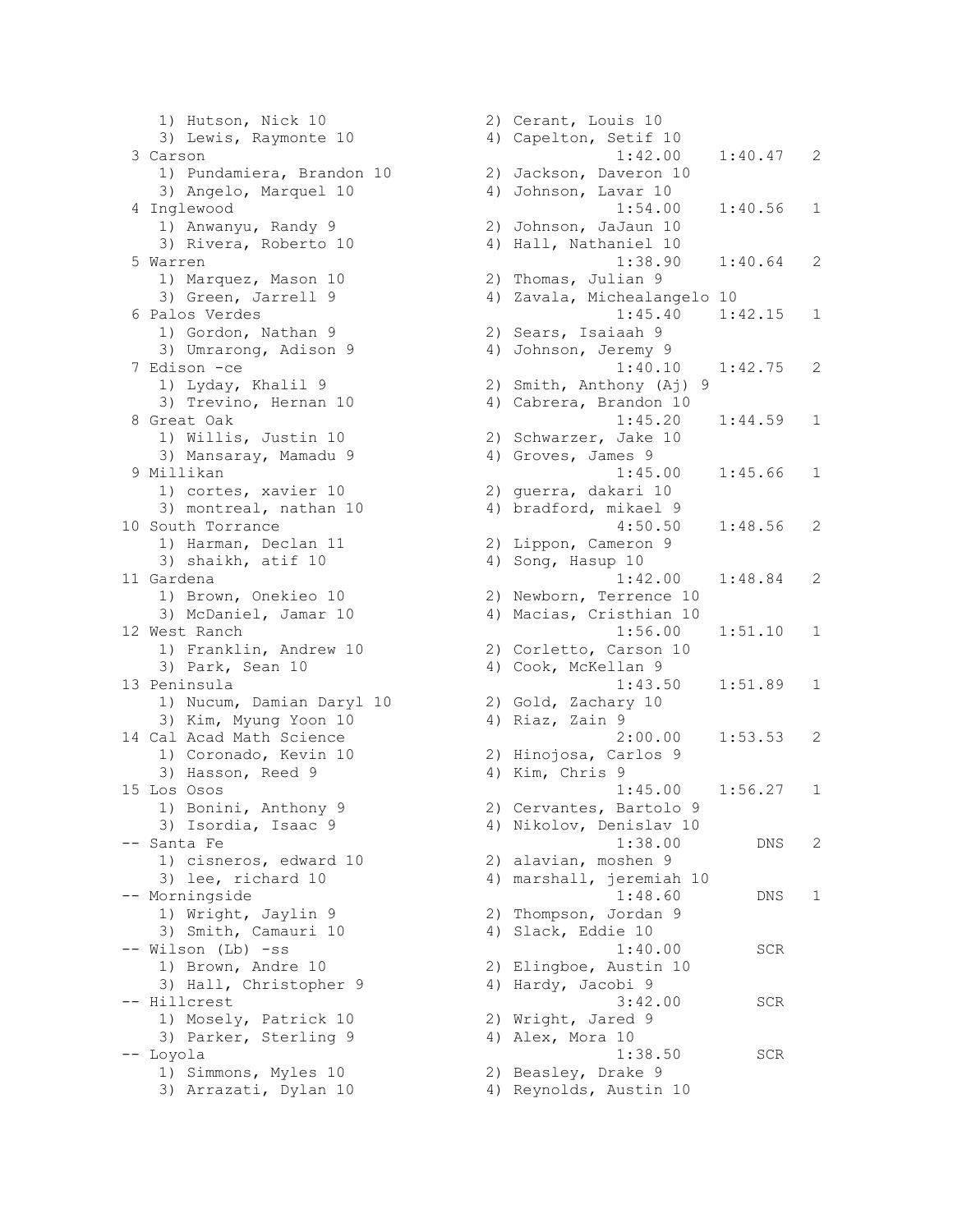| Boys 100 Meter Dash Small School |                         |                                   |  |                                                       |       |         |  |
|----------------------------------|-------------------------|-----------------------------------|--|-------------------------------------------------------|-------|---------|--|
| $====$<br>Wind H#                | 9 Advance:<br>Name      |                                   |  | Top 1 Each Heat plus Next 5 Best Times<br>Year School | Seed  | Prelims |  |
| $== == =$                        |                         |                                   |  |                                                       |       |         |  |
| $\mathbf{1}$                     | Preliminaries           | Alvarado, Anthony 12 Palos Verdes |  |                                                       | 11.30 | 11.10Q  |  |
| 2.3<br>2                         | 4                       | Reyes, Eddie                      |  | 12 Inglewood                                          | 11.20 | 11.11Q  |  |
| 3.1<br>3                         | 1                       | Henderson, Tajh                   |  | 12 Inglewood                                          |       | 11.31Q  |  |
| 3.0<br>4                         | 3                       | Ewell, Orion                      |  | 11 Cathedral                                          | 11.00 | 11.38Q  |  |
| 3.8                              | 2                       |                                   |  |                                                       |       |         |  |
| 5<br>2.3                         | 4                       | Davis, Diab                       |  | 10 Alemany                                            | 11.00 | 11.12q  |  |
| 6<br>3.1                         | 1                       | Audelo, Jesse                     |  | 10 Cathedral                                          | 11.30 | 11.27q  |  |
| 7<br>3.0                         | -3                      | McGee, Jordan                     |  | 10 Gahr                                               | 11.30 | 11.32q  |  |
| 8<br>3.0                         | 3                       | Snowden, Cameron                  |  | 12 Poly (Riv)                                         | 11.10 | 11.33q  |  |
| 9                                |                         | Ude, Emmanuel                     |  | 11 Bellflower                                         | 11.00 | 11.35q  |  |
| 3.1<br>10                        | $\mathbf{1}$            | Ransome, Bradley 12 Rock Canyon   |  |                                                       | 12.70 | 11.49   |  |
| 3.1<br>11                        | 1                       | Bynum, Elijah                     |  | 10 Lutheran (Or                                       | 11.50 | 11.54   |  |
| 3.8<br>12                        | 2                       | Dravis, Lance                     |  | 9 Lutheran (Or                                        | 11.40 | 11.57   |  |
| 3.0<br>13                        | 3                       | Murphy, Azaan                     |  | 12 Cathedral                                          | 11.60 | 11.64   |  |
| 3.8<br>14                        | 2                       | Johnson, Gardell                  |  | 11 Centennial (                                       | 11.40 | 11.67   |  |
| 3.1                              | $\mathbf{1}$            |                                   |  |                                                       |       |         |  |
| 15<br>3.8                        | 2                       | Gullia, Vincent 11 Rock Canyon    |  |                                                       | 12.40 | 11.71   |  |
| 16<br>3.0                        | -3                      | Charuwatee, Jonath 11 Poly (Riv)  |  |                                                       | 11.70 | 11.82   |  |
| 17<br>3.1                        | $\mathbf{1}$            | Sparks, Jacob 12 Centennial (     |  |                                                       |       | 12.09   |  |
| 18<br>3.0                        | $\overline{\mathbf{3}}$ | Fowler, La'Met 11 Poly (Riv)      |  |                                                       | 11.80 | 12.22   |  |
| 19                               |                         | Kane, Samuel 11 Rock Canyon       |  |                                                       | 13.10 | 12.24   |  |
| 2.3<br>20                        | 4                       | Williams, Khai 9 Cal Acad Mat     |  |                                                       | 12.30 | 12.94   |  |
| 3.8<br>21                        | 2                       | Marcos, Jason                     |  | 9 Cal Acad Mat                                        | 14.00 | 13.44   |  |
| 3.0<br>$- \, -$                  | 3                       | Harris, Jeremiah 11 Lutheran (Or  |  |                                                       | 11.00 | DNS     |  |
| 3.8<br>$--$                      | 2                       | Poonja, Reahaan 10 Beverly Hill   |  |                                                       | 11.26 | DNS     |  |
| 3.8                              | 2                       |                                   |  |                                                       |       |         |  |
| 2.3                              | 4                       | Britto, Lucas 10 Beverly Hill     |  |                                                       | 11.60 | DNS     |  |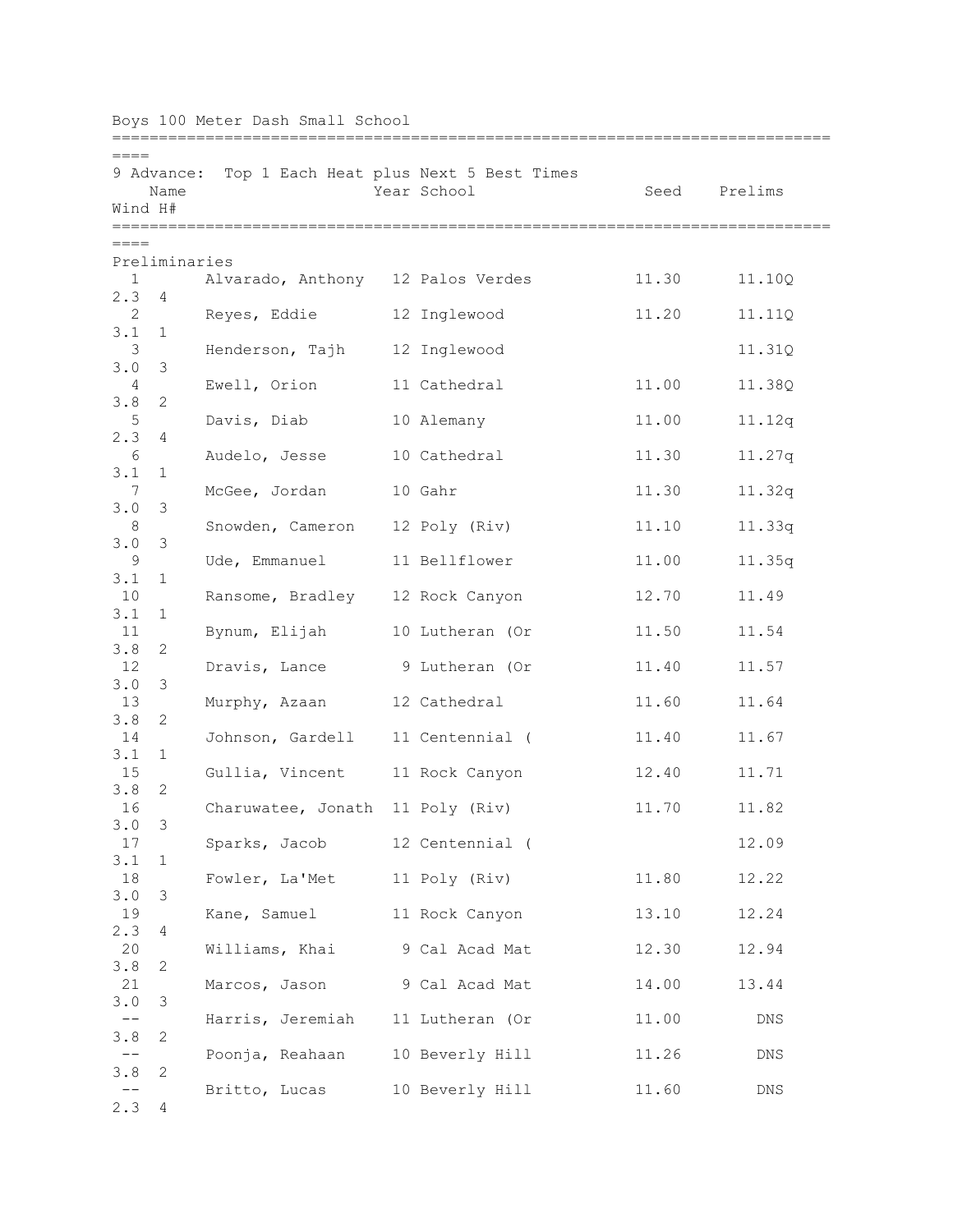|               |                | Tyson, DaJaun     | 11 Inglewood    | 11.30 | <b>DNS</b> |
|---------------|----------------|-------------------|-----------------|-------|------------|
| 3.8           | -2             |                   |                 |       |            |
|               |                | Stevenson, Lamont | 11 Inglewood    | 11.20 | DNS        |
| $3.0 \quad 3$ |                |                   |                 |       |            |
|               |                | Chenowith, Joey   | 11 Palos Verdes | 11.60 | <b>DNS</b> |
| $3.1 \quad 1$ |                |                   |                 |       |            |
|               |                | Mason, Taeon      | 11 Muir         | 11.20 | <b>DNS</b> |
| $2.3 \quad 4$ |                |                   |                 |       |            |
|               |                | Davis, Dominic    | 11 Alemany      | 10.50 | DNS        |
| $3.0 \quad 3$ |                |                   |                 |       |            |
|               |                | Simpson, Michael  | 11 Cal Acad Mat | 12.00 | <b>DNS</b> |
| 2.34          |                |                   |                 |       |            |
|               |                | Borthwell, Jamal  | 12 Centennial ( | 12.00 | <b>DNS</b> |
| $3.1 \quad 1$ |                |                   |                 |       |            |
|               |                | Hill, Gary        | 11 Morningside  | 11.00 | <b>DNS</b> |
| 2.3           | $\overline{4}$ |                   |                 |       |            |
|               |                | Fisher, Denzel    | 12 Centennial ( | 11.40 | <b>DNS</b> |
| 2.3           | $\overline{4}$ |                   |                 |       |            |

Boys 3200 Meter Run Small School

| Bob Fish<br>Name                                                                                    |                                                                                                                                                                                                                                                                                                                           | Year School                                                                                                                                                                                                                                                                                                | -------------------------------------<br>Seed                                                                                                                                                        | Finals                                                                                                                                                                                          | H#                                                                                                                                                                                                                                                         |
|-----------------------------------------------------------------------------------------------------|---------------------------------------------------------------------------------------------------------------------------------------------------------------------------------------------------------------------------------------------------------------------------------------------------------------------------|------------------------------------------------------------------------------------------------------------------------------------------------------------------------------------------------------------------------------------------------------------------------------------------------------------|------------------------------------------------------------------------------------------------------------------------------------------------------------------------------------------------------|-------------------------------------------------------------------------------------------------------------------------------------------------------------------------------------------------|------------------------------------------------------------------------------------------------------------------------------------------------------------------------------------------------------------------------------------------------------------|
| Finals<br>$\mathbf{1}$<br>$\overline{c}$<br>3<br>4<br>5<br>6<br>7<br>8<br>9<br>10<br>11<br>12<br>13 | Navarro, Tomas<br>Yuengert, Joseph<br>Garcia, Salvador<br>Molina, Deion<br>Guzman, Nathan<br>Flavin, Daniel<br>Nunez, Cristian<br>Nguyen, Albert<br>Dodson, Preston<br>Kaplan, Daniel<br>Ponton, Leonel<br>Solano, Kevin<br>Corachea, Philip<br>Miller, Jacob<br>Andrew, Jeremiah<br>Carrera, Isaac<br>Medrano, Alexander | 11 Salesian -ss<br>12 Crespi<br>10 Salesian -ss<br>10 Poly (Riv)<br>12 Salesian -ss<br>12 Alemany<br>11 Poly (Riv)<br>10 Oxford Acade<br>11 Poly (Riv)<br>12 Lutheran (Or<br>10 Bellflower<br>11 Oxford Acade<br>11 Oxford Acade<br>10 Lutheran (Or<br>11 Lutheran (Or<br>12 Cal Acad Mat<br>11 Bellflower | 9:35.00<br>9:40.00<br>9:50.00<br>10:00.10<br>10:20.00<br>10:15.00<br>10:10.00<br>10:48.60<br>10:15.00<br>11:00.00<br>11:19.00<br>11:56.80<br>11:15.20<br>9:50.00<br>10:20.00<br>11:00.00<br>11:23.00 | 9:32.62<br>9:47.11<br>9:56.88<br>10:05.20<br>10:18.67<br>10:23.68<br>10:26.01<br>10:41.40<br>10:43.56<br>10:56.15<br>10:56.77<br>11:21.18<br>11:33.30<br><b>SCR</b><br><b>SCR</b><br>SCR<br>SCR | $\overline{c}$<br>$\overline{c}$<br>$\overline{c}$<br>$\overline{c}$<br>$\mathbf{1}$<br>$\mathbf{1}$<br>$\mathbf{1}$<br>$\mathbf{1}$<br>$\mathbf{1}$<br>$\mathbf{1}$<br>$\mathbf{1}$<br>$1\,$<br>$1\,$<br>$\overline{c}$<br>$1\,$<br>$1\,$<br>$\mathbf{1}$ |
|                                                                                                     | Carrera, David<br>Boys 1600 Sprint Medley Small School                                                                                                                                                                                                                                                                    | 10 Cal Acad Mat                                                                                                                                                                                                                                                                                            | 11:30.00                                                                                                                                                                                             | <b>SCR</b>                                                                                                                                                                                      | $\mathbf{1}$                                                                                                                                                                                                                                               |
| $===$<br>School<br>Points                                                                           |                                                                                                                                                                                                                                                                                                                           |                                                                                                                                                                                                                                                                                                            | Seed                                                                                                                                                                                                 | Finals                                                                                                                                                                                          |                                                                                                                                                                                                                                                            |
| $===$<br>1 Poly (Riv)                                                                               | 1) Charuwatee, Jonathan 11<br>3) Sayler, Zack 11<br>2 Rock Canyon High School<br>1) Kane, Samuel 11<br>3) Zahorik, Lucas 12                                                                                                                                                                                               | 4)                                                                                                                                                                                                                                                                                                         | 4:01.10<br>2) Fowler, La\'Met 11<br>Bengtson, Andrew 9<br>3:55.00<br>2) Bell, Grant 12<br>4) Kortum, Austin 12                                                                                       | 3:56.25<br>3:57.61                                                                                                                                                                              |                                                                                                                                                                                                                                                            |